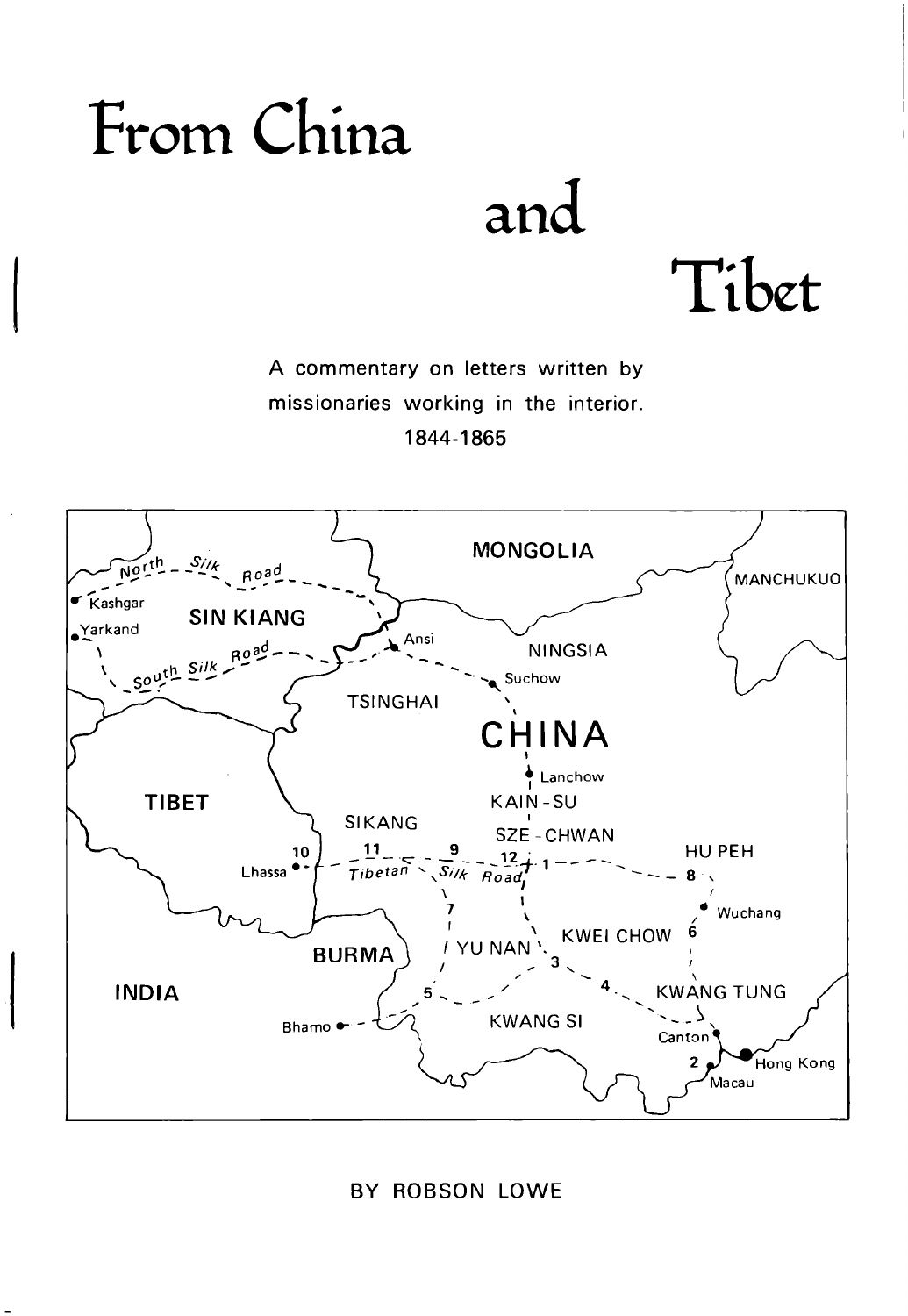### **A Dedication**

The men who wrote the letters described in this monograph were of varied character and, judged by present-day standards, Were in some cases misguided in the purpose of their mission. All shared one cardinal virtue, they were heroes, so in saluting the memory of these brave men I would couple the name of an old friend, whose adventures in Sze-chang, Sinkiang, Tibet and Tashkent, were the subject of many an evening between 1942 and his death in 1967.

### **FREDERICK MARSHAM BAILEY**

Commissioned in the Bengal Lancers in 1903, he led the mounted escort with the Tibet Frontier Mission to Khamba Jong. The next year he reached Lhasa with Younghusband's Expedition. He then led an expedition to Gartok in Western Tibet, Trade agent in Gyantse 1905-09 he served with the Abor Expedition 1911-1912 and in 1913 he traced the course of the Brahmaputra.

After serving in Flanders, Gallipoli, Mesopotamia and Persia he led the mission to Tashkent from 1918-1920. He returned to Tibet from 1921-28 and then served as Resident in Kashmir and Minister in Nepal until his retirement in 1938, only to become a King's Messenger in 1942. His family kept every letter and the envelope.

Browning had such a character in mind when he wrote

Once more on my adventure brave and new.

**R.L. July 1981** 

| Index                                                                                                                                                                                                                          |  |  |  |  |  |  |  |             |
|--------------------------------------------------------------------------------------------------------------------------------------------------------------------------------------------------------------------------------|--|--|--|--|--|--|--|-------------|
|                                                                                                                                                                                                                                |  |  |  |  |  |  |  | page        |
| Early Missions and the contract of the contract of the contract of the contract of the contract of the contract of the contract of the contract of the contract of the contract of the contract of the contract of the contrac |  |  |  |  |  |  |  |             |
|                                                                                                                                                                                                                                |  |  |  |  |  |  |  |             |
|                                                                                                                                                                                                                                |  |  |  |  |  |  |  | $3^{\circ}$ |
|                                                                                                                                                                                                                                |  |  |  |  |  |  |  | $5-10$      |
| Letters from China in Italian (11) 11 (11) 111 (11) 111 (11) 111 (11) 111                                                                                                                                                      |  |  |  |  |  |  |  | $10-13$     |
|                                                                                                                                                                                                                                |  |  |  |  |  |  |  |             |
| there from Tibet in French and all and all all all all all all all all all                                                                                                                                                     |  |  |  |  |  |  |  | $14-18$     |
| the monthly Hinkey come and a man and a man and a man and an                                                                                                                                                                   |  |  |  |  |  |  |  | 19          |
| Malagraphy - Andrea Andrew Andrew Andrew Andrew Andrew Andrew Andrew Andrew                                                                                                                                                    |  |  |  |  |  |  |  | 19          |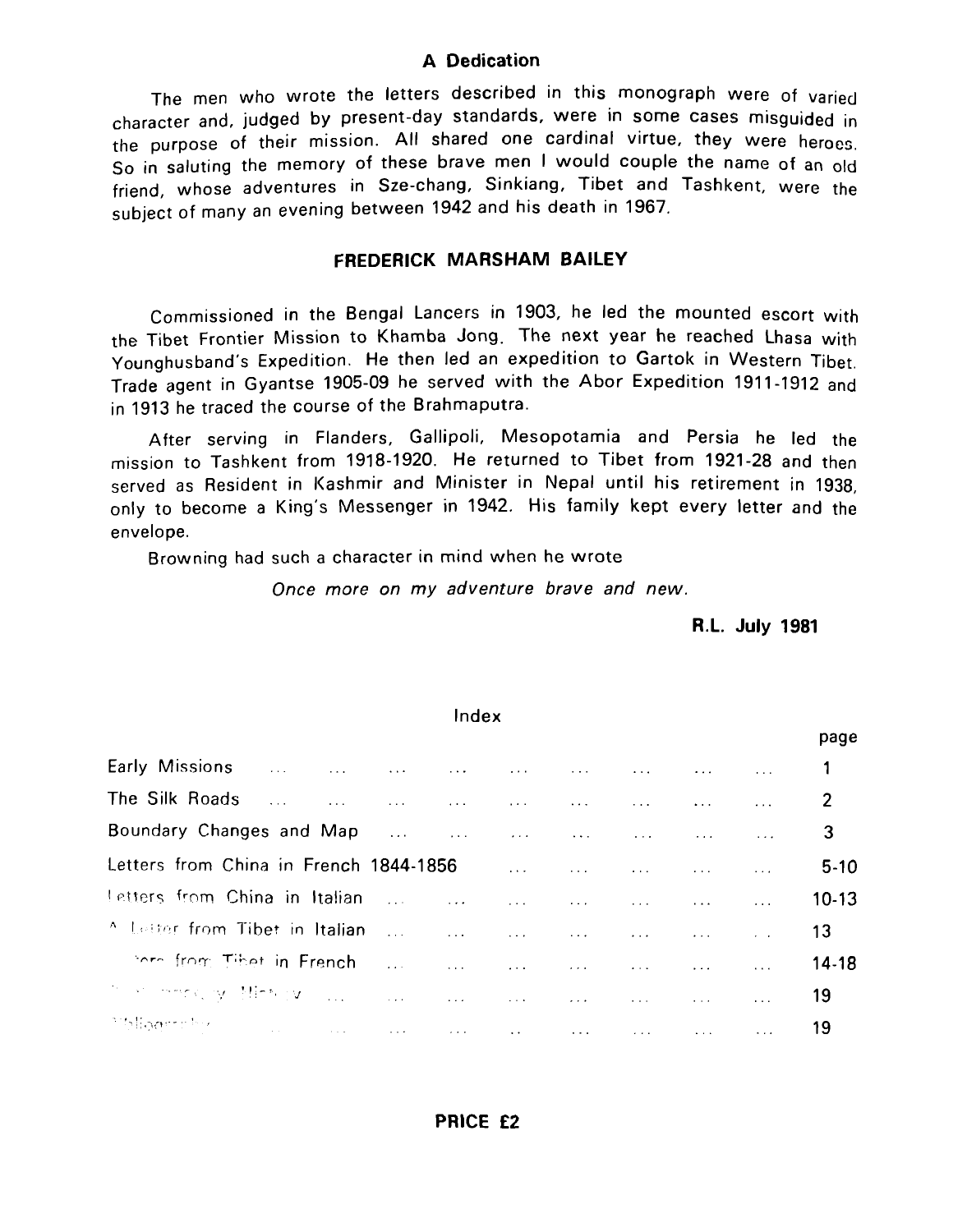### "FROM CHINA AND TIBET"

### **By ROBSON LOWE**

Twelve letters written by French and Italian missionaries in Tibet and China between **1844** and **1865** are the reason for this commentary. All the letters are addressed to the director of "l'oruvre de la *Sainle-Enfance"* (the work of the Holy Children).

Six of the letters show evidence of bcing carried by the postal service over some part of their journey to France but it would appear certain that there were Headquarters at Macao, Canton and Hong Kong where letters from missionaries could be sent for safekeeping until they could be sent home by someone returning to Paris or sent in bulk by the forwarding agent.

### **EARLY MISSIONS**

The reader may be as amazed as I was to learn that the Jews reached China in **1163** and in the following year opened a synagogue in K'ai fEng Fu in **1164.** Marco Polo is said to have introduced missionaries into China in **1275.** One must mention the great Franciscan missionary. Giovanni di Monte Corvino. who wrote letters\* from Peking (8 Jan. **1305** and **13** Feb. **1306).** In **1307** he was created Archbishop of Peking and seven Bishops were sent from Rome to support him but only three arrived. Corvino died in **1328.** Three hundred years later Jesuit missionaries werc sent from Rome but they were expelled in **1724** to **1732.** China issued an edict against Christianity in **1812.** 

French missionary efforts really startcd in **1822** when the Sociele des Missions Evangeliques was formed. Much of the French influence was centred in the province of Yunnan. later to border on French Indo-China (now Laos. Vietnam and Cambodia). A missionary. Schoffler, was publicly executed at San-Tay on **4** May **1852** for preaching Christianity.

The French Missionaries were the only oncs who entered the interior of China. particularly in the Western Provinces dealt with in this commentary. Because their presence was illegal under Chinese law, up to **1850** most of the missionaries were disguised as Chinese. In the fifties their presence was accepted but it was not until **1861** that they obtained the government passports authorising their position. The policy of the French government was to support the missionaries, as much to balance the influence of the British and American missionaries in the Treaty Ports.

\* **The manuscripts are in the Laurentian Library, Florence.**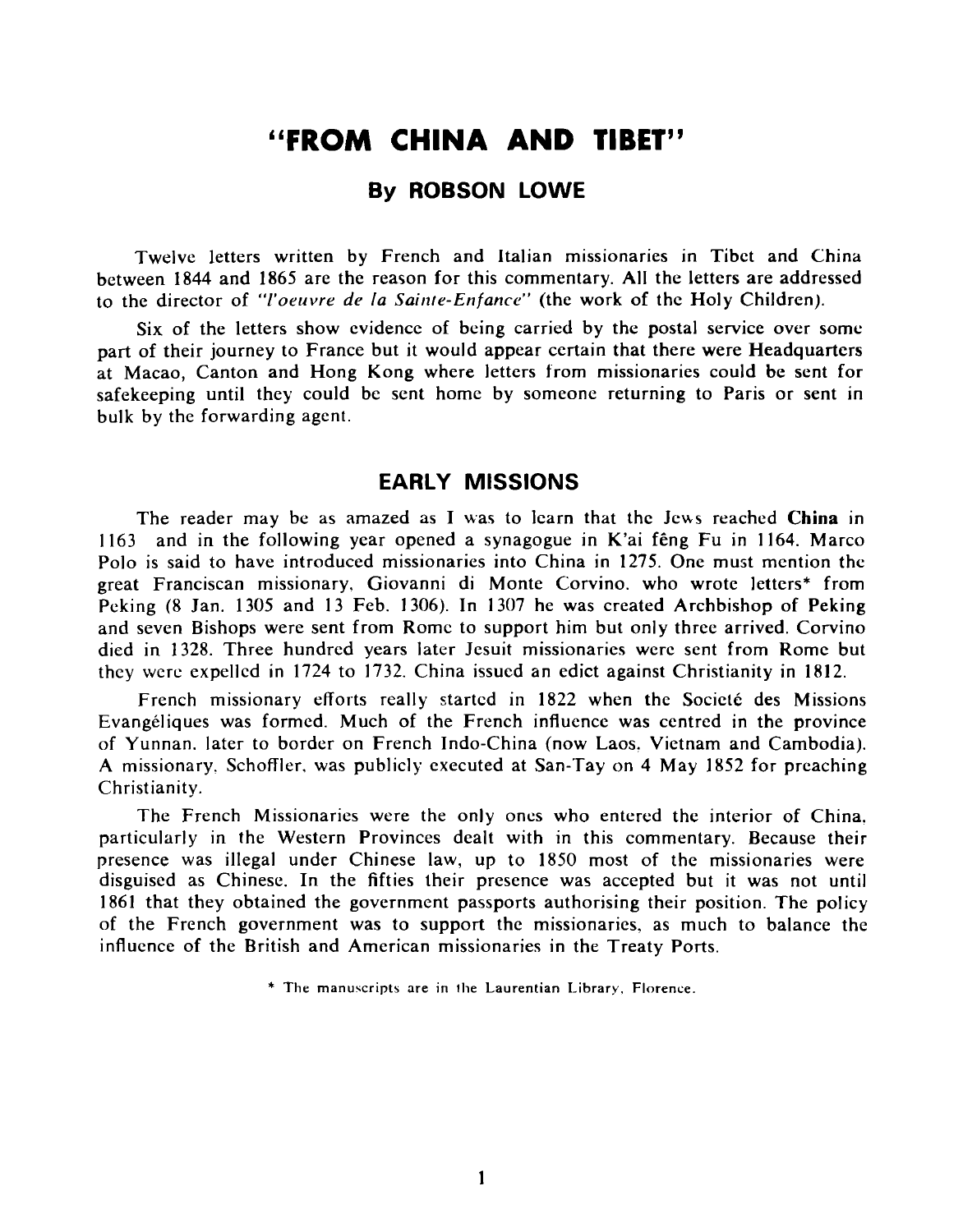On thc British side, thc governmcnt wanted a stablc Chincsc government to stimulate British trade. Thc policy was to refer any complaint to the appropriate minister in Peking and thereby avoid embarrassing local officials. Neither the British government nor the British people were in favour of missionaries who they thought stirred up trouble with the Chinese authorities and were a handicap to British trade. The British missionaries werc morc or less confined to the Treaty Ports.

Some early missions to Tibet lack confirmation but several travellers visited **Tibet**  in the seventeenth and eighteenth centuries. Two Jesuits, I. Polito Desideri and P. Freyre reached Lhasa from Kashmir in **1716,** the former remaining for five years; a letter from him written on **10** April **1716** after his arrival in Lhasa was printed and the original may still exist. The Capuchin mission at Lhasa was founded in **1708** and, after a shaky start, operated successfully from **1715** to **1733;** it was revived in **1741** but finally collapsed in 1745. In 1844, two French missionaries Abbe Evariste Régis Huc and Joseph Gabet travelled from China via the province of Kansu to Tibet and arrived at Lhasa on **29** January **1846** but were expelled by order of a Chinese diplomat, Ke-shen, and left under escort on 29th March by the Szechwan route. Huc's book is a lively record of the visit but he made it clear that it was the jealousy of the Chinese that caused them to leave.

These remarks have omitted reference to travellers other than missionaries.

### **THE SILK ROADS**

This title (or Silk Route) has been given to several routes between China and the West. Three roads started in the province of Kansu and followed the Wei Valley through Lanchow to Tunhwang where the way divided into two ancient caravan routes. The Middle Road ran through Kuria, Kucha and Aqsu to Kashgar. Subsequently this was replaced by the North Road via Ansi, Qomul (Hami), Turfan, Qara Shahr and Kuria to Kashgar, and from there to Western Turkestan.

The South Road travelled from Tunhwang via Khotan to Yarkand and then down the valley of the Oxus into India. All these routes were used by the early missionaries.

However the Silk Road, more correctly called the "China Road" or high road (Tibetan: Gya-lam) left Ta Tsien Lu (Gatsien lu) in Szechwan, Batang (Bahnfu) in Sikang and travelled to Lhasa via Ghaya, Chamdo (now Changlu, **1859** Chang Tchouan Lan), Enta, Lho Dzong, Pienpe, Tantatang, Kali and Gyandie (Taichi, **1859** Tcha Hou Tong) to Lhasa. It then continued via Gyantse and Shigatse to Katmandu.

There were four other roads to China, the Northern Road (Tibetan Chang-lan) which left Sining Fu in Kan-su province and passed the Tsaidam Lake, crossed the Tang-la Pass and passed through Nagchuka and Tashi-Doche to Lhasa. This road became closed owing to the Mohammedans rebellions in Kan-su which started in **1856**  and were not suppressed until **1872.** 

The third road joined the Gya-lam at Chamdo (in some references Chiambo) having travelled much of the way by river from Sung-pan in N.W. Sze-chuen.

The fourth road left Ta Tsien Lu by the valley of the Yatung and the Dze-chu travelling northwest to Yekundo and then south to Chambo. Here it turned north-west to Riwoche and then west to Nagchuka where it joined the Chang-lam.

The Yun-nan road left Likiang Fu and went via Chung-tien to Batang where it joined the Gya-lam.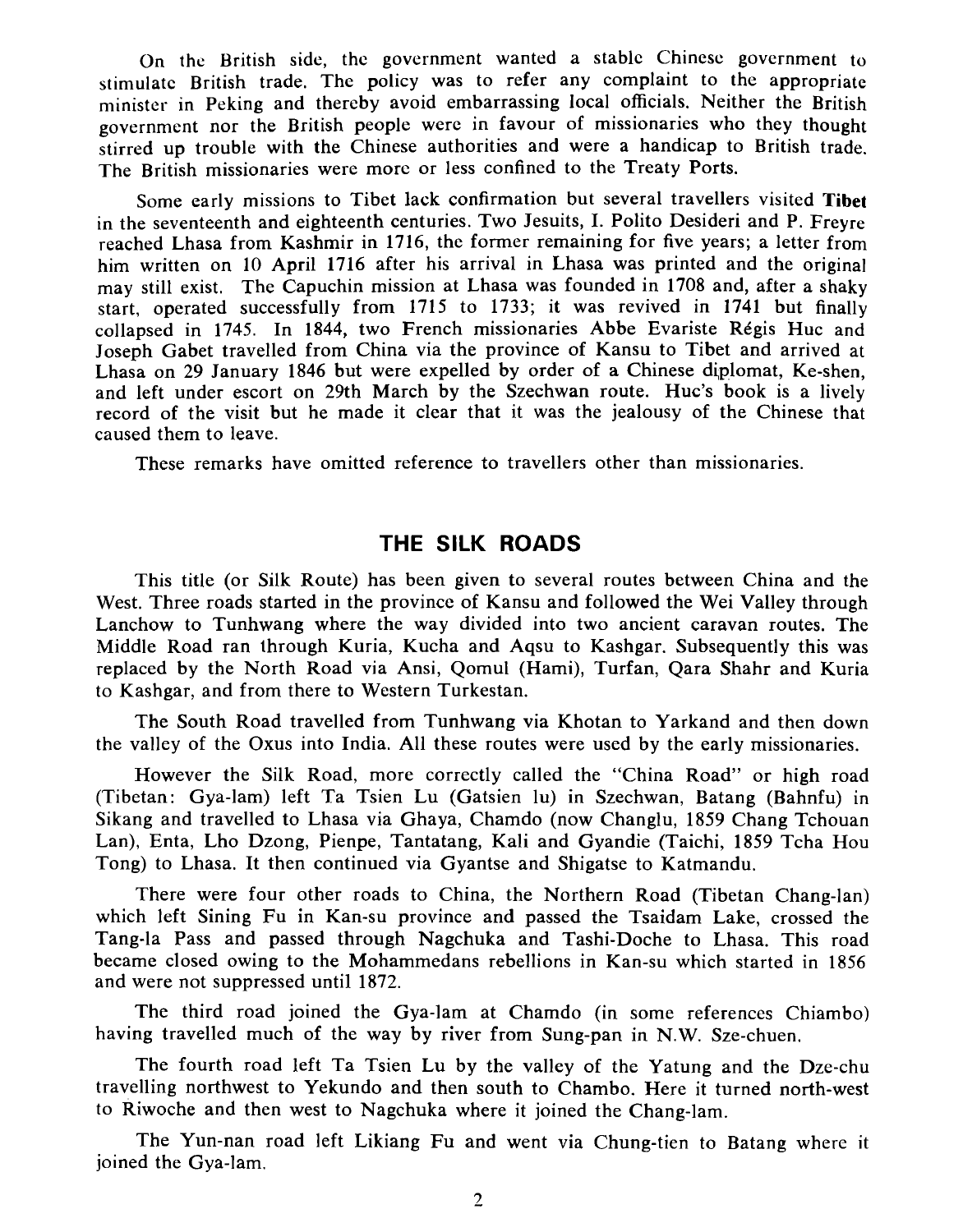### **BOUNDARY CHANGES**

There are six provinces of China whose history affects this commentary.

KAN-SU was once part of the Kingdom of Wei. It formerly incorporated NINGSIA. Even today, the majority of the population is not Chinese but Moslem and many aboriginal tribes. From ancient days, Kan-su was the corridor for thc caravan routes from China to Turkestan, India and Persia.

SIKANG was formed in 1908 from Eastern Tibet and Western Szechwan and made a province c. **1928.** Its chief towns Kangting (Tat Sien Lu) and Paan (Batang) were both in Tibet in the nineteenth century.

SZE-CHWAN was non-Chinese until conquered by the Chin dynasty c. **300.** Long isolated by its mountain barriers (See Sikiang). The French had a post office in Chungking (Pahslen) from **1902** to **1943.** It has a city Kweichow (now Feng Kieh), the same name as the province on the southern border.

TSINGHAI was formerly an outer dependency hut is now a province. The boundaries were altered in **1944** to take in a large part of North Eastern Tibet. Most of their population are Moslems and Tibetan nomad tribes (Buddhist).

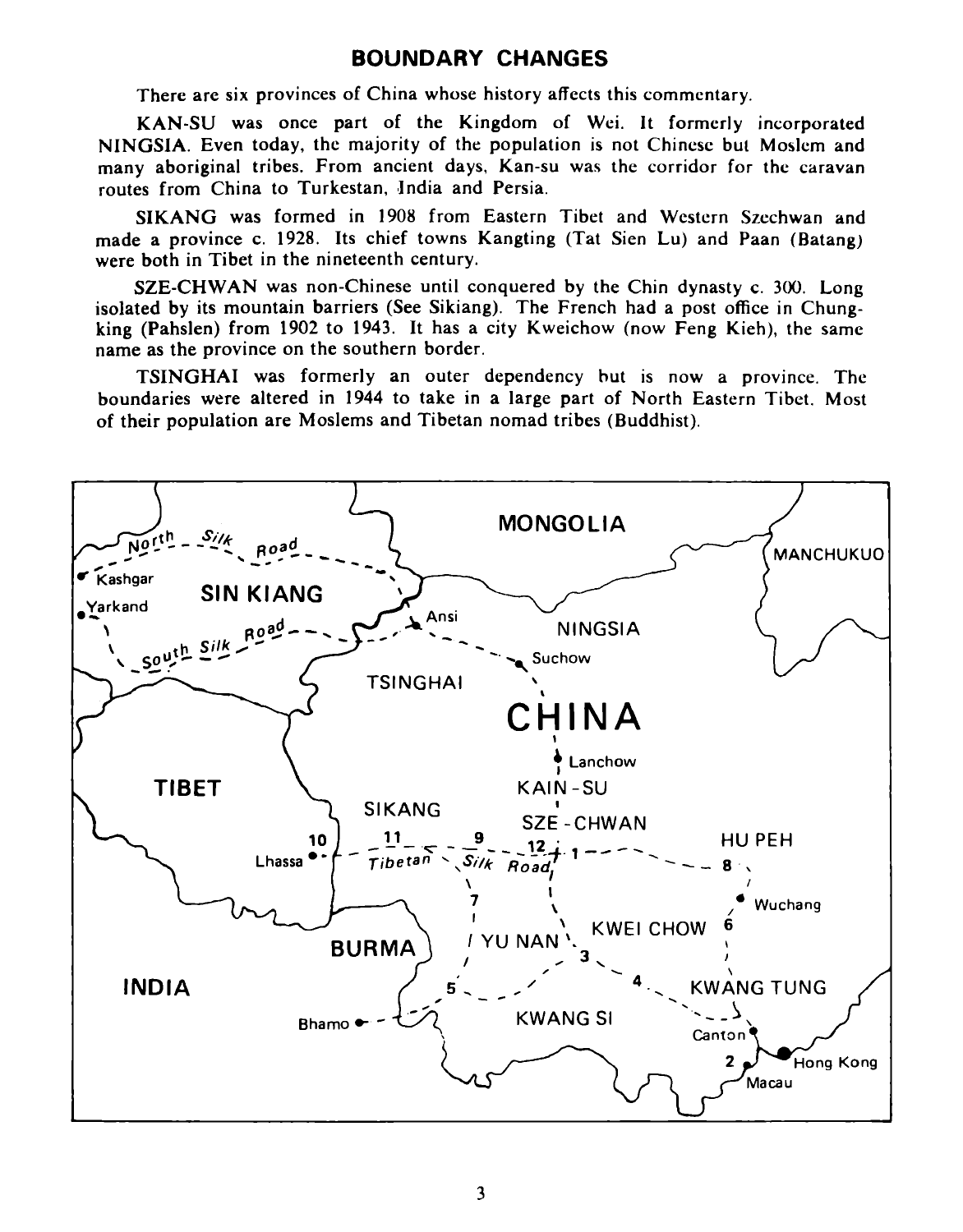of the one 1856 letter, there were postal arrangements by the French at that time. YUN-MAN (Yu Nan) was an independent Kingdom but was conquered by the Chinese in 1382 although it did not become a province until the 17th century. Much Mong-tseu (Mengtsz) and Yunnan Fu (Kunning) from 1903 to 1922. From the evidence under the influence of the French during the 19th century who had post offices in

north of Yunnan adjoining Tibet and Burma. formation of Sikang, although it would appear that there is still a short frontier at the the village of Che Kou with ten days walk. Today, the border has been changed by the Also, the writer stated that two members were sent to Tibet where they reached

large part of the population is not Chinese and includes Lolos, Miaos and Shans. overland mail from Burma from 1905 and for trade and foot travellers, for centuries. A (Burma). Although this road was not opened until late 1938 it had been a route for passing through Kweiyang, Kunning, Yungchang (Paosham) and Lungling to Bhamo Yunnan contained the main length of the Burma Road, starting at Chungking and

# Missionary Letters to "l'ocuvre de la Sainte-Enfance" Paris

with the exception of the first which was addressed to Nancy

a phonetic interpretation of the Chinese or Tibetan pronunciation. Names in brackets The first name is that used by the writer, who was either French or Italian given

## **FROM CHINA IN FRENCH**

- 1844 Sutchien (Sze-chan), Sze-chan Province
- 1849 Macao
- ىدا 1852 Kwei Txen (Kwei Ting), Kwei-chow Province.
- $\rightarrow$ 1852 Kwei Tcheou (Kaichow), Kwei-chow Province
- Š 1856 Ta ly Fou (Tali). Yun-nan.

# **FROM CHINA IN ITAILA**

- $\tilde{\mathbf{c}}$ 1858 Tan-kia-ho (Kiayu, Chia-yu), Hu-peh Province
- $\overline{ }$ 1858 Chang Tong (Chung Tien) Yun-nan
- $\infty$ 1861 Ticn-Nen: Hupeh Proxisco

## NAMIDELI MUSLIMON

 $\ddot{\circ}$ 1857 Xan-Si (Kantsu)

## **HOME IN METHALMONI**

- $\overline{\circ}$ 1859 Tcha-mon-Tong (Taichi-Gyandie).
- $\equiv$ 1859 Chang tchouan lan (Chingto/Chambo).
- $\overline{1}$ 1865 Ta-tsien-lou (Kangting), now Sikang Province

Nine of the twelve letters started at a town or travelled on one of the Silk Roads from China to the West. Two were from Hu-Peh Province and travelled south via Canton to Hong Kong. With the exception of the 1856 letter from Ta by Fou, it is travelled outside the mails. virtually certain that the other cleven letters left China via Hong Kong, even when they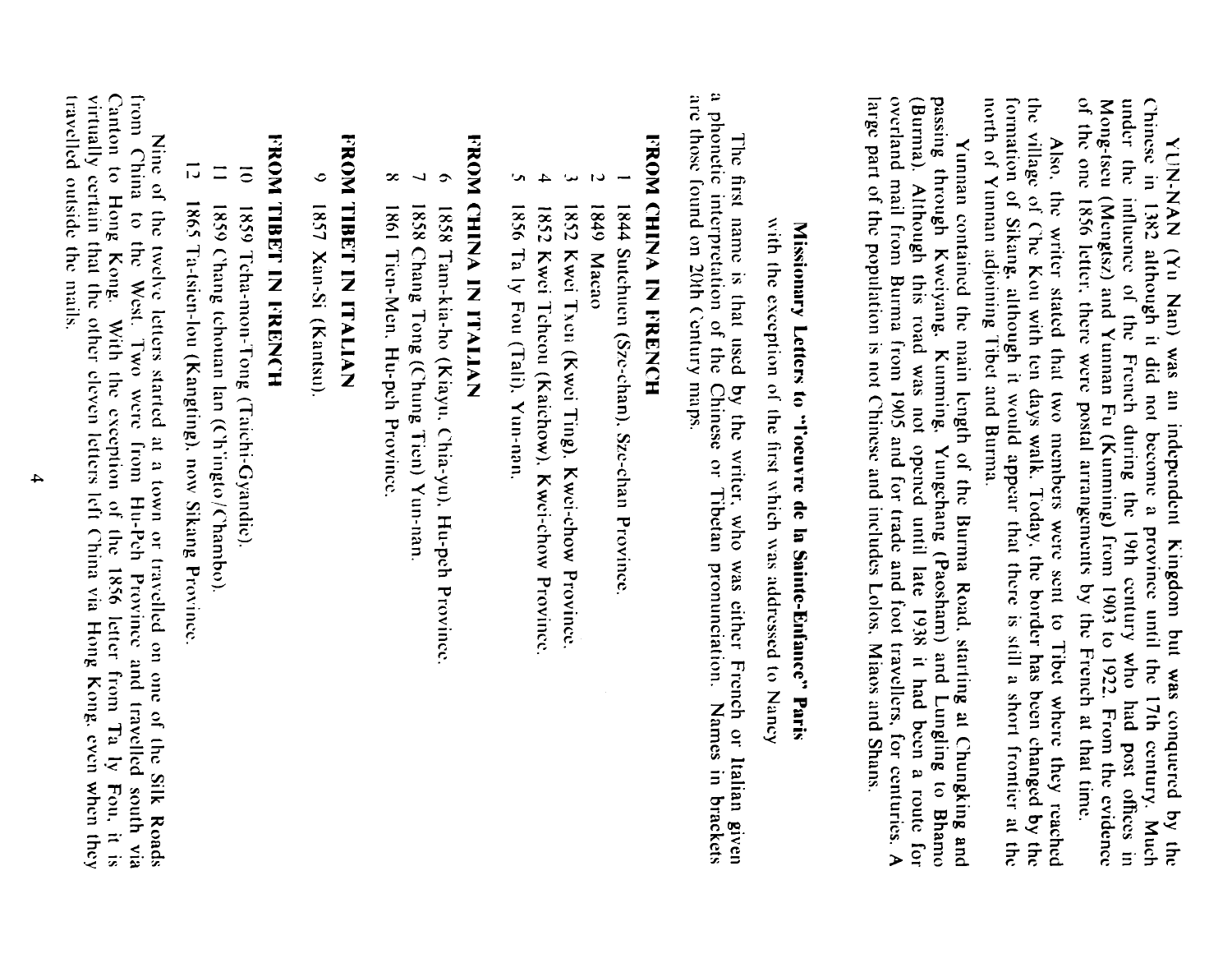### **LETTERS FROM CHINA IN FRENCH**

### 1844 Sutchuen

This is the phonetic pronunciation of the province Szc-chan, the western part **of**  which was merged with Eastern Tibet in 1908 to form Sikang province. The writer states "le population de la Vicariat qui compris le Sutchuen et le Kouy-Tcheou", the last being the city of that name in Sze-chan and not the province. The location of the town of Sze-chan is almost certainly its ancient capital Chcng-tu. Kwcichow is a city in the east of the same province.

The letter was written in September 1844 by Bishop Desfleches of Sinite. coadjutor to "Monseigneur de Forbin-Tanson, Eveque de Nancy" and was carried outside the mails. There are several comments in red ink written by the recipient but no date of arrival.

MIgnslignud<br>Torbin – Tæorion

The writer reminds the Bishop of Nancy of a meeting seven years ago (trs.) "we talked about means of helping the many children who die by the thousands. particularly in China whcrc they arc deprived of haptisni and of any right to Heaven. You said there should be a new association devoted to this mission".

The writer went on to thank the Bishop for his foresight  $-$  the more who may be baptised the better. He mentioned the "la Societe Angelique" whose members travelled evcrywhcre to baptise.

"The customs of this country favour the succcss of this mission which could expand if it had more help. Last ycar we baptiscd **22.292** children about to brcathc their last *(articulas mortis)*. This year the total is 24, 381."

The writer stated that to be a baptist cost  $30$  piastres every year which covers the cost of 300 baptisms. Yet the average annual deaths in the Vicariat was 700 Christians and 5000 unbelievers. His figures were confusing as he went on to say that out of the population of fifty n~illion. 700.000 children died each ycar under thc age of reason. He hoped to achieve 100,000 baptisms a year to ensure that one in seven open the doors of Heaven. He had been asked to enquire into infanticide arid enclosed a list of **17** 1.

**A** horrific picture.

Note: Bishop Eugène J. Desflèches (1814-87). known to the Chinese as "Fan-Jo-Se" wielded considerable political influcncc. For twenty ycars. from the late fifties. hc led hands of armed Christians against the Chinese authorities. Finally. the Chinese Government requested his removal to which Paris agreed.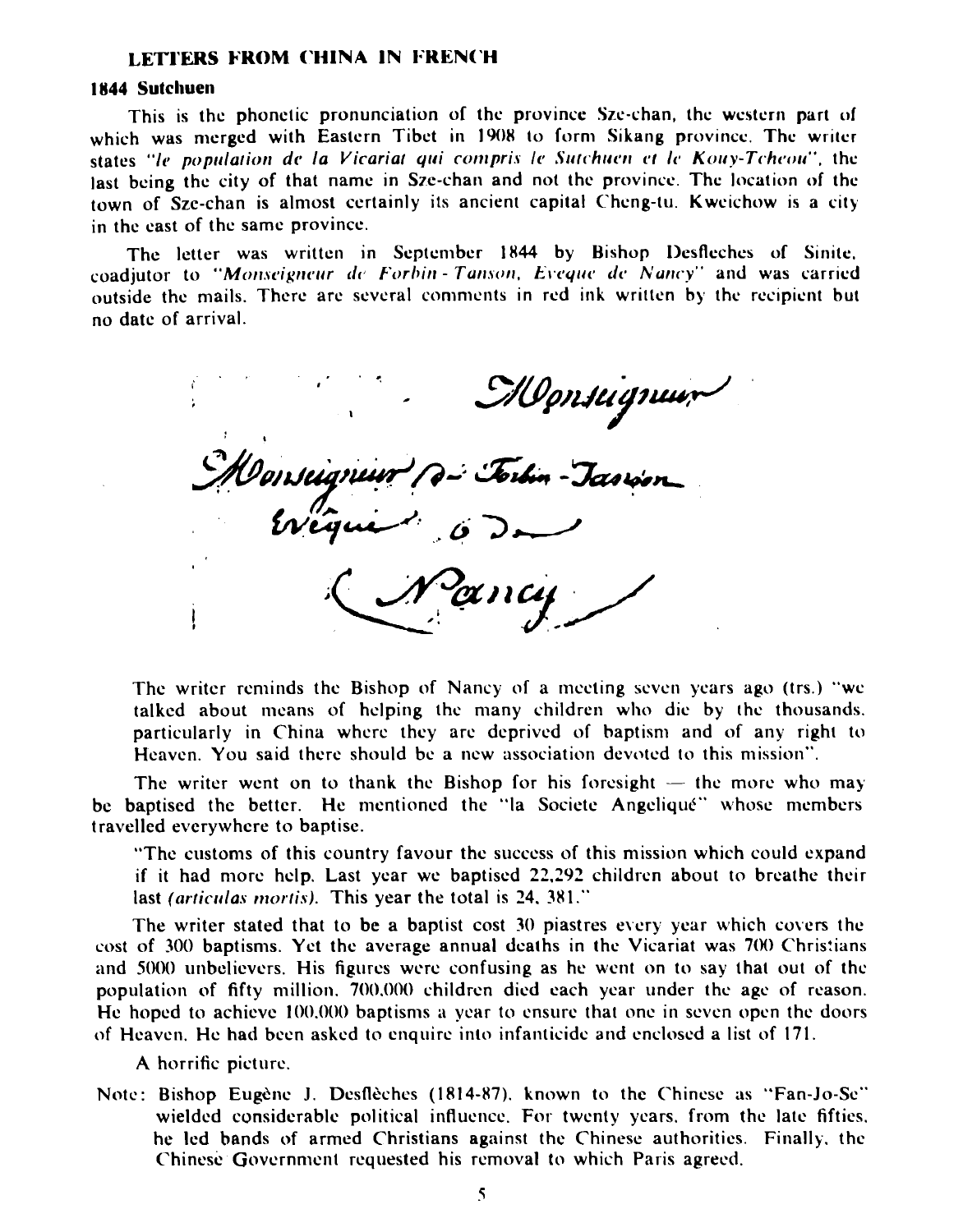### **1849 Macao**

This town, the capital of the Island of this name, was settled by the Portuguese in 1517. Its independence from China was declared in 1849 but was not rccognised by China until 1887. It has been a haven for missionaries.

The letter was signed by Clo. Guillet and dated 26 September 1849 and arrived on 28 November 1849, being addressed to "Monsieur I' Abbe Jammes, Vicaire de Paris, Directeur de *l'Oeuvre de la Ste Enfance''*, and on the reverse, the post office had written "rue Chanoinesse 4". There are three impressions of handstamps on the reverse, G12 in a circle (twice) and G29 in an oblong. On the front is a blue handstamp "Lev de  $10<sup>H</sup>/DOM$  de Midi/15<sup>c</sup>" and the black c.d.s. of Paris 28 Nov. 49.

The writer thanked Jammes for his letter of 23 July which (trs) "gave great pleasure to myself and the good sisters of La Ste Enfance de Macao. Monseigneur Viailler tells me that he is transferring to China the various allowances granted by your Council. He tells me that the bills of exchange drawn on London will not arrive until next month. At the same time he will send me the letters that you want me to forward. 1 will advise our members (that money and letters are on the way)." "I am happy to see how prosperous our Foundation has become, in spite of the obstacles. Great Missions are always persecuted. Our Order now protects many children in Heaven. We work hard. I am so happy as 1 baptise these poor little creatures when 1 see them breathe their last. once we have eased their pain. I wish you were in Macao to witness the scene".

The importance of this letter is the fact that letters in bulk arrived in Macao for distribution to the missionaries in China. Doubtless the replies went home in bulk. possibly to be distributed from the head post office in Paris.

The time of transit  $-63$  days, demonstrates the speed with which mail could be carried once it was at a port.

### **1852 Kwei Txen**

This is a French phonetic spelling of Kwai Ting in the provinces of Kwei-Chow (Kwei-Yang). The lettcr was written by Albrand Stephan Raymond. Bishop of Jura, on 22 July 1852 and is addressed "Monsieur James, Chanoine de la Cathedrale de Paris, Directeur de L'Oeuvre de la Sainte Enfance, Rue Chanoinesse No 4, a Paris". The letter was carried outside the mails and arrived on 24 February 1853.

The writer mentioned the receipt of a letter in May 1852 from Monseigneur Parisis dated August 1851 asking that Jammes should be informed about Monseigneur's views on China. The funds of Ste Enfance were to be exclusively used for poor Pagan children who were converted and not for the children of Christian parents. However, there could be several exceptions  $-$  for children of parents before the latter were baptised, or childrcn who would have been sold to Pagans, or childrer, of Christian parentage who have been sold to Pagans. The writer bought (from the Pathan owner) a girl of 13 years of age whose Christian mother was prepared for her to marry a Pagan. The writer asked why the Council of Ste. Enfance would deprive these poor Christian children of help?

All the information required by the Council had been forwarded by Faurics (see letter from Kouci Tcheou).

"We find it difficult to name children whom we baptise in large numbers with the names you indicate. We do not name a child about to die (and in the case of the living) many of these names are unknown and cannot be pronounced by the Chinese".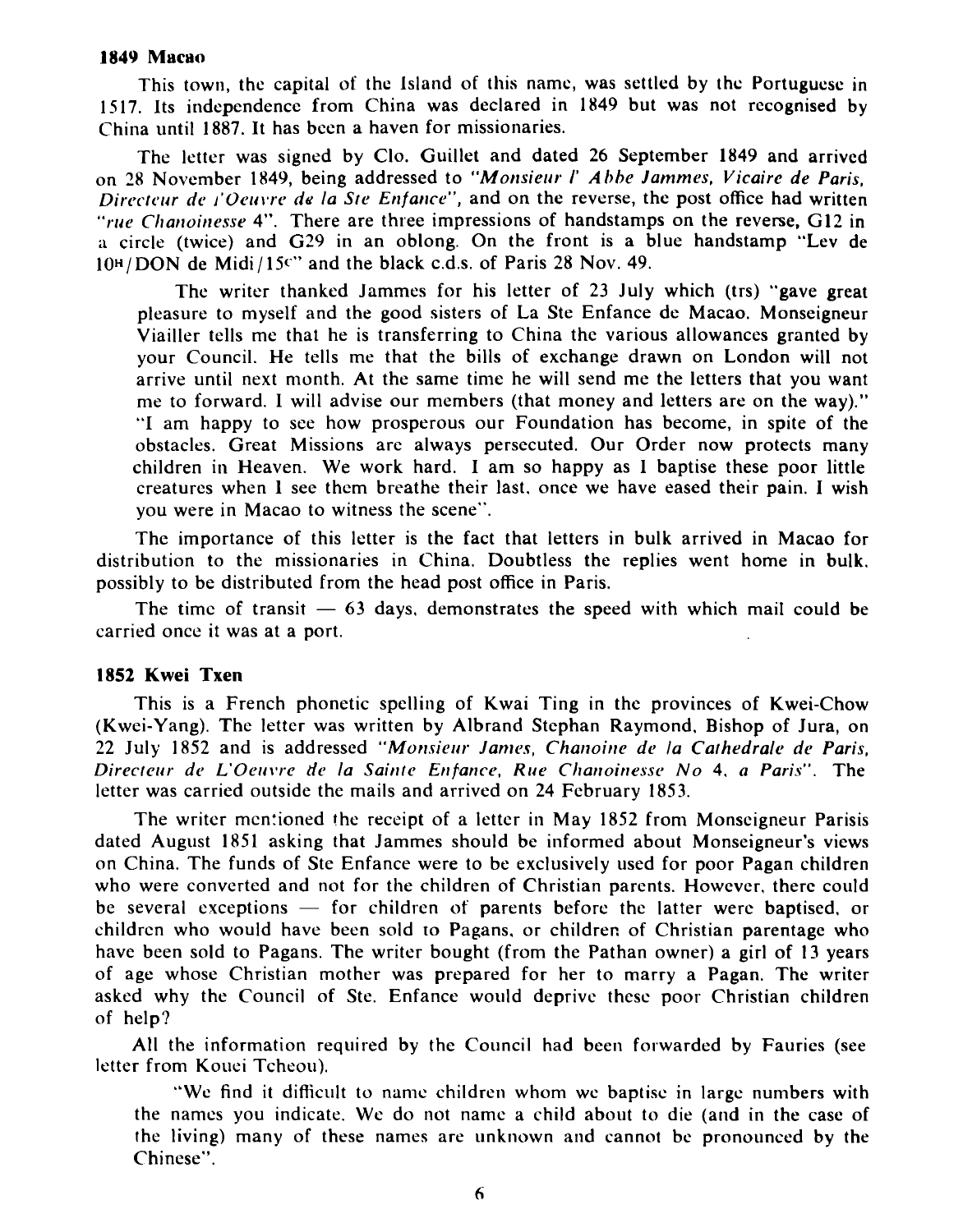### **1852 Kouie** - **Tcheou**

This Chinese province has Szechwan to the north and Yunnan on the west so would be a natural corridor for missionaries travelling from Macao or Canton. Thc modcrn spelling of the town is Kaichow and the province Kwei-chow.



The letter was written by Faurics on 6th September 1852 and had the same address as that written in 1849 except that "Jammes" is spelt "James". The letter was endorsed *"via Sue;. et Sortthan~ptorr"* and passed through Hong Kong on 27 October. curiously receiving the **ETATS-uNIS PAQ. A.M. B.A. CALAIS** c.d.s. on **20** Fcvr. 53 before arriving in Paris on the next day. Apparently 10 francs for the overseas postage and 8 decimes for local delivery being charged.

The writer described a list of presents which were being sent for the children looked after by the Order in Paris by the agent. Mounicou of Hong Kong. He went on to say (trs.).

"Kouie - Tcheou is a provincc recently conquered by the Miaotse (the populatiori is still mostly the Miao and aboriginal tribes) . . . . . last week. a father was walking with his three sons. the eldest eight. and on the head of each boy was a notice that he was for sale. The news reached us too late, and they are now probably owned by peasants: Monseigneur (? the governor) has given the Christians an order to buy for us any children offered for sale. The Mandarin at the Pagan hospital for lost children has asked our doctor to take carc of the establishment which houses eighty".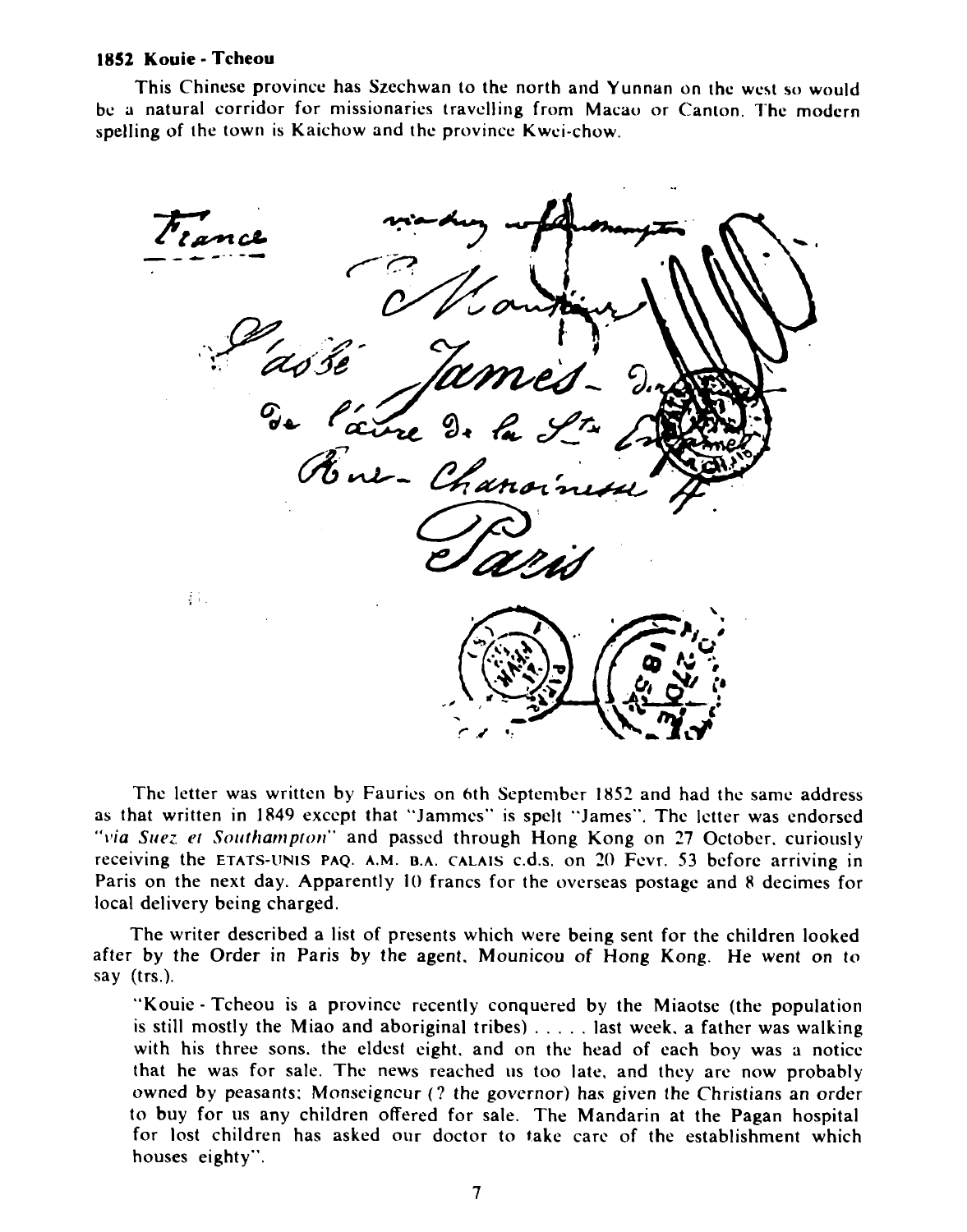Note: Louis S. Fauries, Bishop of Kweichow (1824-1871), known to the Chinese as "Hu-fu-ti", in May 1861, organised a celebration when the missionaries presented their newly-won passports to the Chinese authorities. In consequence the Chincsc rebuffed Fauries. Again, in 1865, his accommodation by Lao Ch'ung-Kuang, the Governor-General of Yun-nan and Kweichow, aroused considerable opposition from other Chinese authorities.

### **1856 <b>"Ta ly fou" Yun.nan**

This is an important letter for every reason. ,lt was written on **18** February **1856**  on locally printed note-paper "Mission du **YON.** NAN" by Joseph Marie Ev. de Scbastopolis. coadjutor. and is countersigned by the Bishop (of Yunnan?) Chauvcau. The letter was over **7000** words long but the Bishop apologised for its brevity.

l'he letter was addressed *"Monsieur l'Abbe Jammes Directeur de l'oeuvre de la* Sainte-Enfance, rue Chanoinesse A Paris". A letter had arrived from Jammes dated **72** August IS54 saying that he had riot heard froni the Blshop for three years. The latter evplained that he had written threc letters in 1854 and sent them via\* Canton  $(850)$  miles from Tali) but they had probably been lost owing to the troublesome times in the Tibetan provinces (which apparently included Yunnan). Translated the letter continued :

"The troubled times have stopped all development of our Mission. The Yun.nan Mandarins have beconic oppressive and suspicious. which is often the case with a weak government. Our priests find it very difficult to move around in this part of thc province."

"If our priests arc too timid their cause will inevitably fail, and if they show too much sclf-confidence. the Governing Tribunal will be alarmed and the military will niakc arrests which. although against the law, are both dangerous and offensive for the victims. especially at this time whcn agitation and rebellion seem to justify unfair arrests by all representatives of the Governing Tribunal".

"The two baptist niissionaries who I sent to the borders of Tibet at the end of July 1855 failed to establish safc contacts which are desperately needed to prove thc work of la Sainte Enfance is essential to the welfare of our confreres in Tibet and to support the work of the Propagation of the Gospel. Having travelled for ten days, the two missionaries. who were disguised as foreign merchants and had with them 80 francs worth of goods that **T** had supplied. reached the small village Chc Kou.

They decided to stay at the village inn which was run by a retired policeman who was eighty years of age and proud of the service hc gavc to his distinguished visitors. Trouble started whcn one of the missionarics became involved in a religious discussion with the old man, who was offended at being made to look foolish and he locked up the missionary while the help of a Mandarin was found. Fortunately the missionary escaped so was saved torture by the Chinese".

\*Note: the ancient trade road from Yun-nan Fu ran to Pai-sê Fu in Kwang-si province, a journey of some twenty days. From here one could travel all the way to Canton on the West River passing Nan-Nine and Sin-chow Fu.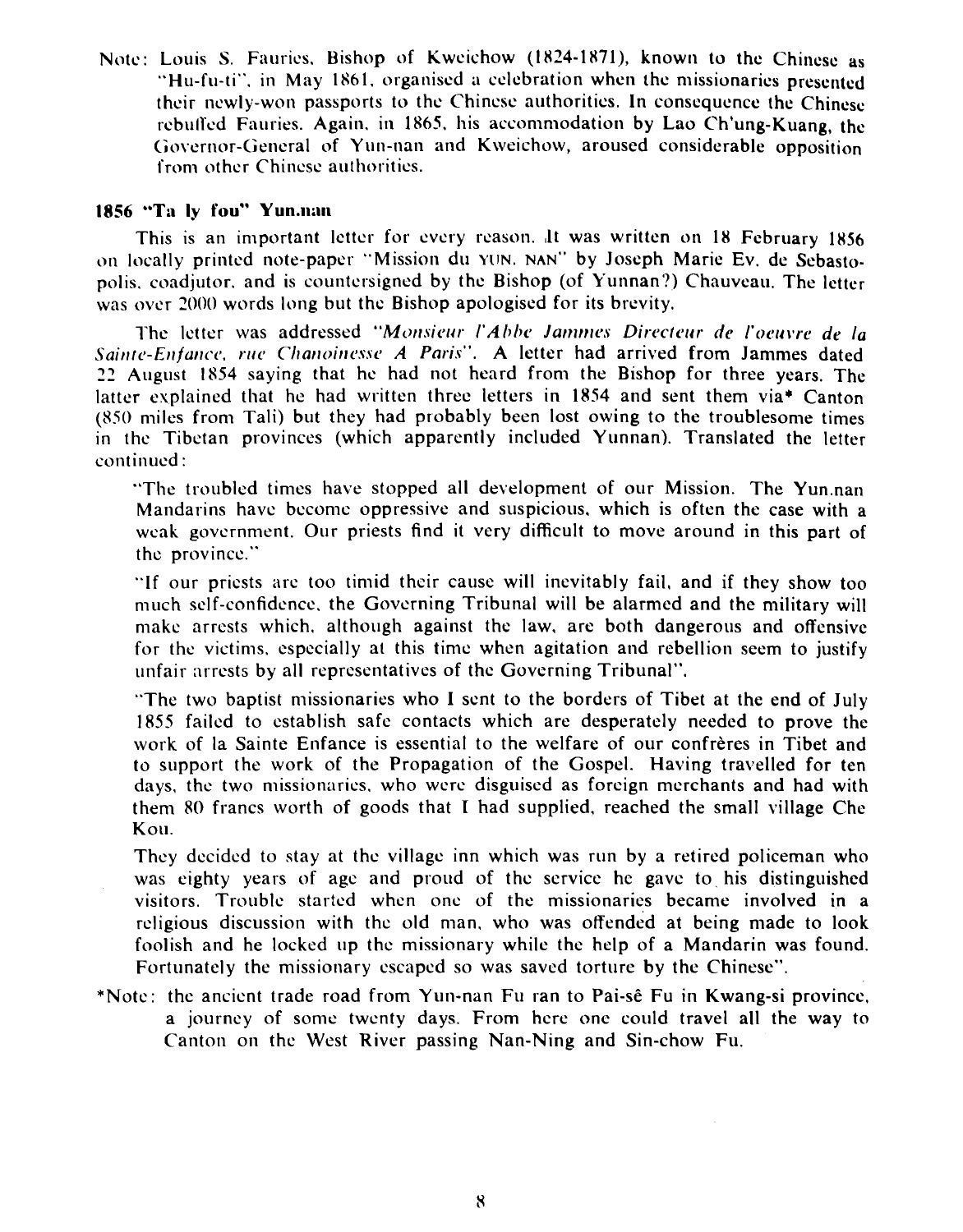France  $\sqrt[e]{a}$ 1. Abbel Gamme De la Sainte P. Van aris, 立時立业 na e de la contra de la contra de la contra de la contra de la contra de la contra de la contra de la contra d<br>Contra de la contra de la contra de la contra de la contra de la contra de la contra de la contra de la contra  $Avil.1506$ D.  $\overline{\mathbf{S}}$  . **NL** Issiuti đυ  $\mathcal{N}$  . Form Bai ly fois. LE 18 Février YUN.NAN.

The 1856 letter described -- address panel, the back of the letter with the red "Reçue à Tá Li". The lower strip is the note-heading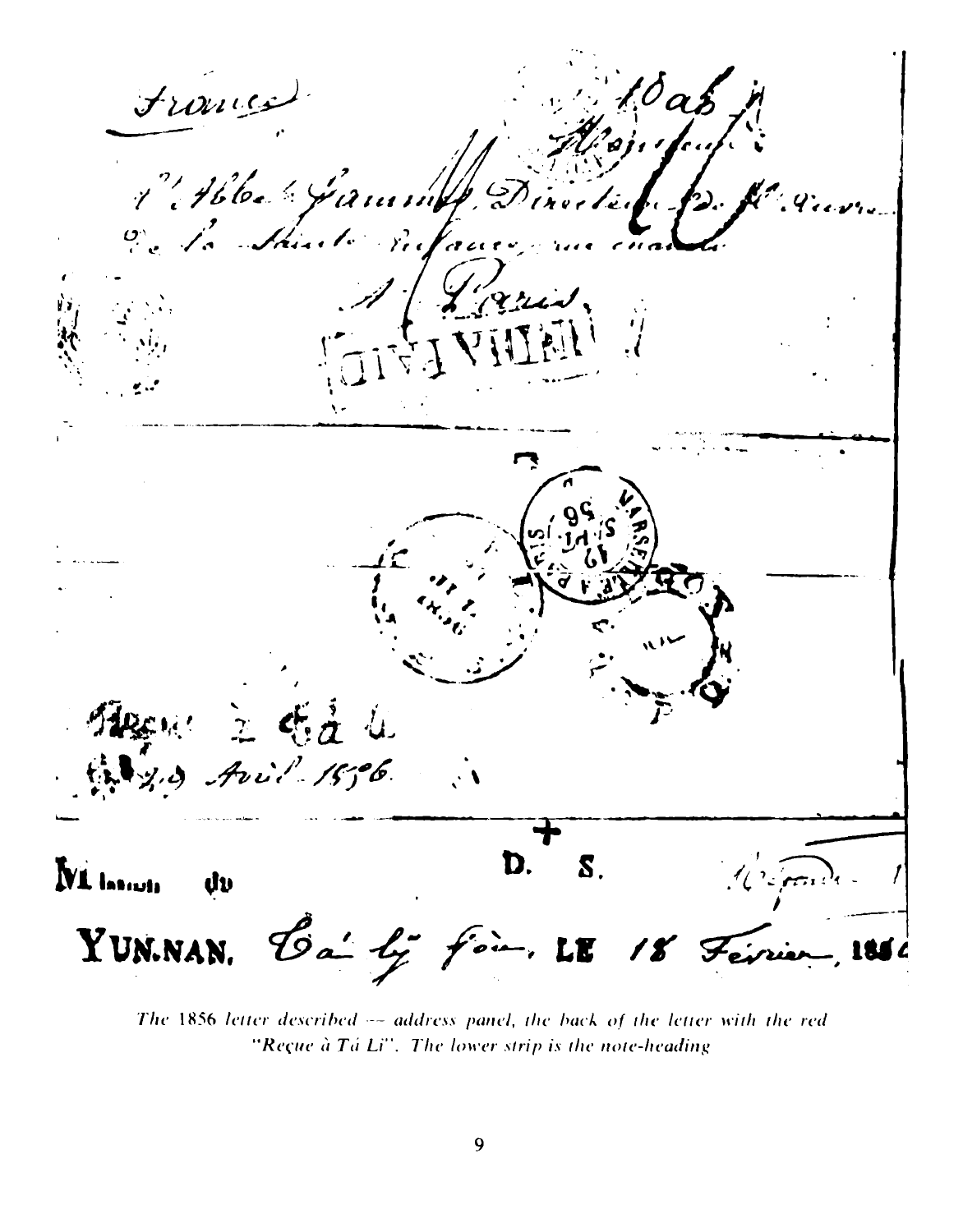On the back of the letter is a red handstamp "Regue a Ta  $\frac{di}{a}$ " with "29 *April*" 1856" added in pen, so between writing and despatch seventy-one days had clapsed. The next evidence is a poor strike of the Rangoon datestamp in July so in the meantime the letter had been carried from Tali west, either by the route of the Burma Road (described above) to Bhamo or else by the less used route through Tungtung to Myitkyina. travelling down the river Irrawaddy via Bhamo to Rangoon. Here the letter was stamped **INDIA PAID.** "*IO as*" was written in black and "*I/-*" in red. Alas the stamps have been removed but presumably they were the Indian 2 as. and two 4 as. The letter received the red dated stamp of CAL (cutta) on 21 July, the red c.d.s. "INDES D'OR AMB. MARSEILLE" on 12 September, the black c.d.s. of "MARSEILLE A PARIS" on the same day. and was delivered on the following day. 10 decimes being charged the recipient. 1.78 days aftcr dcspatch. 209 days aftcr writing.

Apart from the place of origin. the historic interest lies in the fact that the revolt of the Yunnanese Mohammedans against the Chinese started in 1855 and lasted for over twenty years, the postal interest is in the French Tali handstamp (which was hitherto of the Yunnanese Mohammedans against the Chinese started in 1855 and lasted for over<br>twenty years, the postal interest is in the French Tali handstamp (which was hitherto<br>unknown to me) and the evidence of a comparative ea routc.

Note: Joseph-Marie Chaveau (1816-1877), known to the Chinese as "Ting" later became the Vicar Apostolic of Tibet.

### **LEITERS FROM CHlNA IN lTALIAN**

### **1858 Tam-Kis-l~o (Hou yc)**

The second of the letters written in Italian on 15th and 20th February 1858 by Father Luigi Celestino Spelta to "Monsieur Jammes Vice-president Directeur *d* "Oeuvre de la Ste Enfance Paris" and carried outside the mails. There is no endorse-Father Luigi Celestino Spelta to "*Monsieur Jammes Vice-president Directel*<br>"*Oeuvre de la Ste Enfance Paris*" and carried outside the mails. There is no ende<br>ment indicating when the letter arrived. For the first letter i



The letter of the 15th has a fine handstamp in blue **VlcARlATlrs H~I-PE** and on the attached accounts is another impression in red. The letter of the 20th is on notepaper with similar wording printed and this communication is marked for publication. One immediately sees the business approach of the writer who obviously handled the affairs of the mission most efficiently.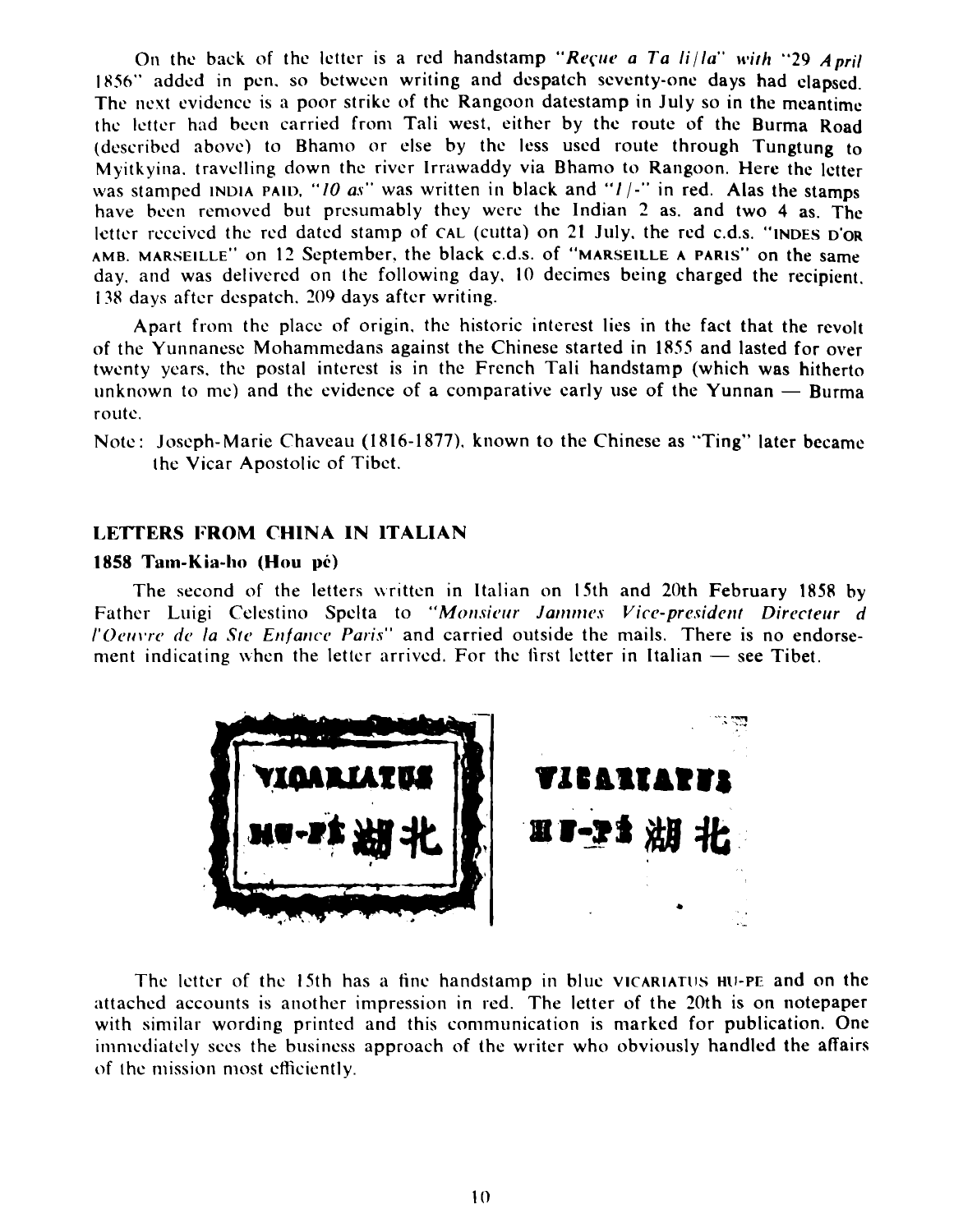The letter of the 15th reads (trs.)

**"I** have not sufficient words to thank you enough for the allocation of 10.m francs for last year, i.e., 1857. This was advised to me by Monsieur Lcgregeoif and Monsieur Libois, therefore I am sending another messenger to Hong Kong to collect thc money which is of absolute and extreme necessity as you will undcrstand from the enclosed statement. I should inform you that the messenger I sent to Hong Kong last September is at this moment in the area of Ou-tchang returning from his journey, bringing with him the money from the Ste. Enfance which may be the former allocation for 1856 sent a long time ago to Monseigneur Pizzolati . ."

The 1857 accounts are beautifully presented. showing details of expenditure (612+  $t = 5.250$  francs or 1 tael=8.57 francs), all of which was for medical treatment to which was added the 1856 deficiency of 1050 taels. The figures quoted are amazing. baptisms included 372 adults and 5,012 heathen children, 18,696 communicants, 19,111 confessions. 200 extreme unctions. 136 marriages. The population comprised 16.204 baptisms included 372 adults and 5,012 neathen children, 18,096 communicants, 19,111<br>confessions, 200 extreme unctions. 136 marriages. The population comprised 16,204<br>Christians, 22,000,000 heathens, 8 European and 12 nati picture.

In the letter of the 20th. the writer described the harrowing scenes resulting from the 1857 drought, the grinding poverty. suffering and dcaths from starvation.

Most of the 5,012 children baptised were on the point of death. He emphasised the urgent need of funds to continue the life-saving tasks of the missions.

### **1858 Chang Tong**

The third letter in dtalian. dated 3rd May 1858 by Luigi da Castellaggo, Bishop of Zenapoli and Apostolic Vicariate of Chang Tong addressed to *"I1 Sig. Presiderrre della Son. Infartzia Parigi",* the letter passed through Hong Kong 21st July 1858 and again no charge was made. and arrived at I'Havre on 13th September receiving the red **PAYS ETR.** V. **SUEZ,** the black 1'Havre **1** Paris c.d.s. where it was delivered on the same day. Here it was redirected to M. Levasseur in Rouen where it arrived on the 18th. At first stamped **INCONNU** EN APPEL in blue the letter was finally delivered on the 29th.

The writer asked instructions for the disposal of the funds and asked if he should send an account. Were the funds for missionaries and alms. for mission building. or the maintenance of missionary works?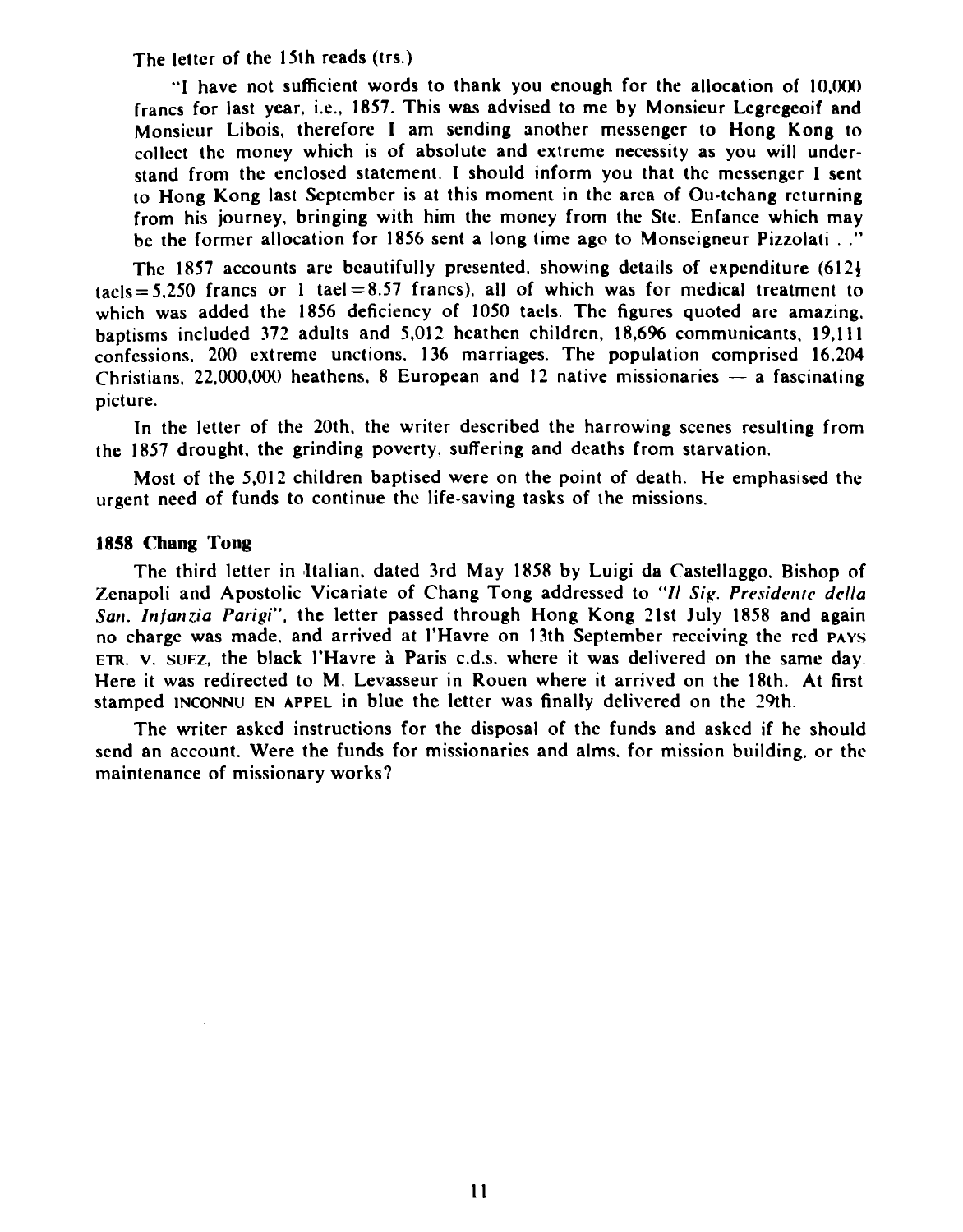Jeance A Sun Cicia Min Presidente Tala Sac : Jeis Boun Rouen ni arin

### 1861 Tien-Men (Hou pé)

The fourth letter in Italian, this from Eustachio Zanoli, "Min - Rit, Vic. Genl del Vic. Aplie di Hou pe" on 20th March 1864 to "Monsieur le Directeur De l'Oeuvre de la Sainte-Enfance, Passage Sainte-Marie 2, rue du Bac. 6, Paris".

The letter went via Hong Kong on 27th May 1861 without charge, arriving in Marseille on 15th July and in Paris on the following day. 18 decimes was charged for delivery and apparently 12 francs for overseas postage.

The writer described in vivid detail the trials and persecution of Christians and the continued imprisonment of priests.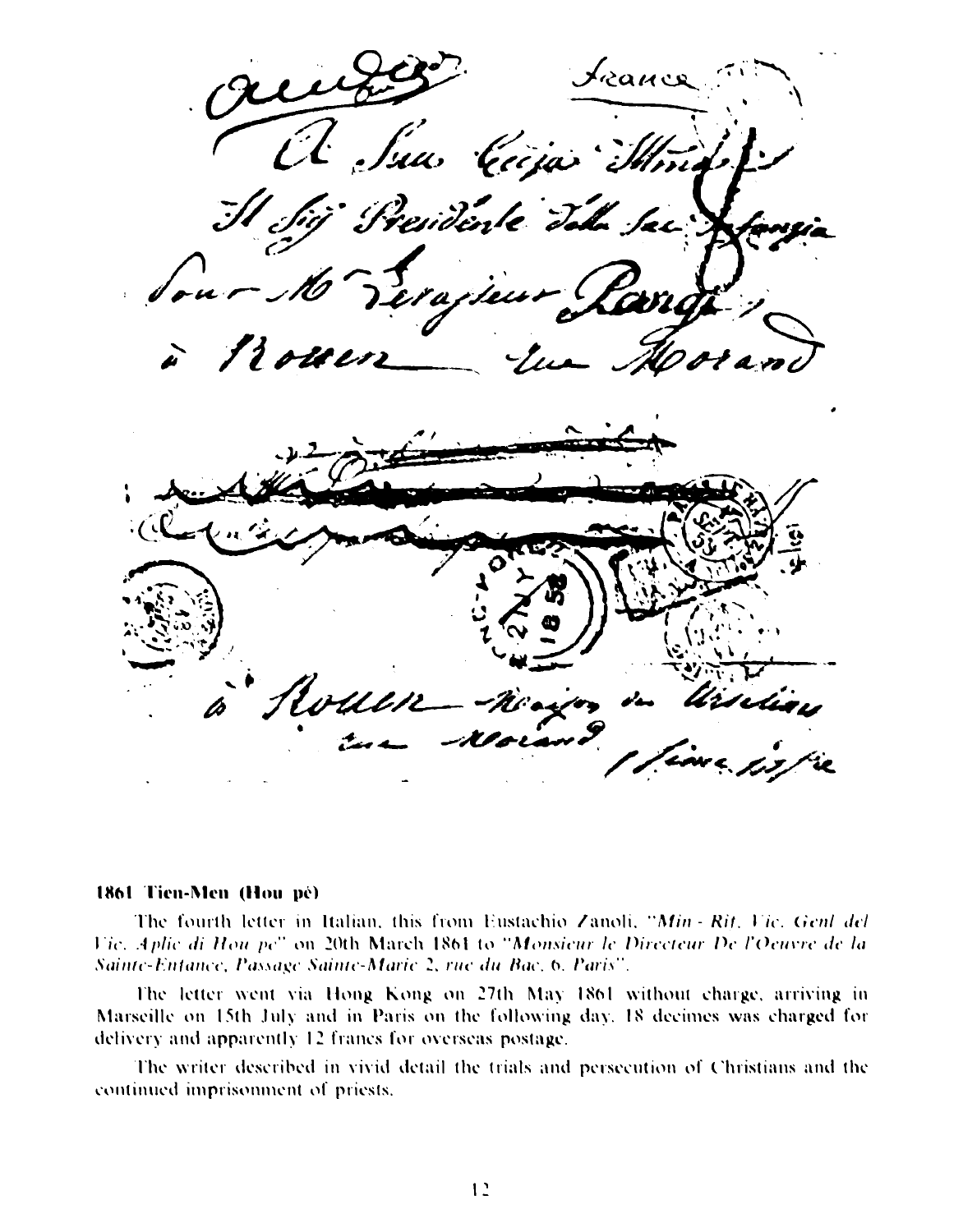

This touching letter reads (trs.)

"We suffered terrible persecution from the Government who hate us and, taking advantage of the imminence of war, jailed many missionaries. Let me tell you of the glorious death of the Chinese Christian Paolo Wang who is a religious teacher. The military Mandarins had been looking for him and when he was found wanted to teach him a lesson in front of his converts and the pagans. He stated he was a Christian so they asked him to spit on the Cross, throw it on the ground and stamp on it. He refused saying that he believed in God. His two nephews watched from the crowd. He kissed the Cross telling the Mandarin 'You can do what you like with my body but you cannot hurt my soul which will survive'. The Mandarin saw that Wang's courage was arousing emotion in the crowd so ordered his execution. He was immediately beheaded and disembowelled, the soldiers eating his liver. His body was hung upside down and the soldiers mutilated it with their knives. Monseigneur, this was the fate of a great Christian who calmly faced his death".

"We still managed to baptise 5,774 children before they died on I hope God helps us save many innocent children from a pagan death. Persecution continues but God will help us face these barbarians with courage -- Monseigneur, pray for us".

### A LETTER FROM TIBET IN ITALIAN

### 1857 Nan-Si

The first of the four letters written in Italian this dated 19th October 1857. written by Gabriele, Bishop of the Apostolic Vicariate of Xan-Si to "All' Illustre c Reverendo Signore Il Sigr Don Jammes Direttore della Pia Opera della Santa Infanzia, Parigi". The letter passed through Hong Kong on 14 March 1858 but no charge was made. The letter arrived in France on 27 April with the red PAYS ETR. V. SUEZ and black 1 YON A PARIS c.d.s. of that day, being delivered on 28th. "8" decimes was charged for local delivery and apparently 7f. 15 for the overseas postage.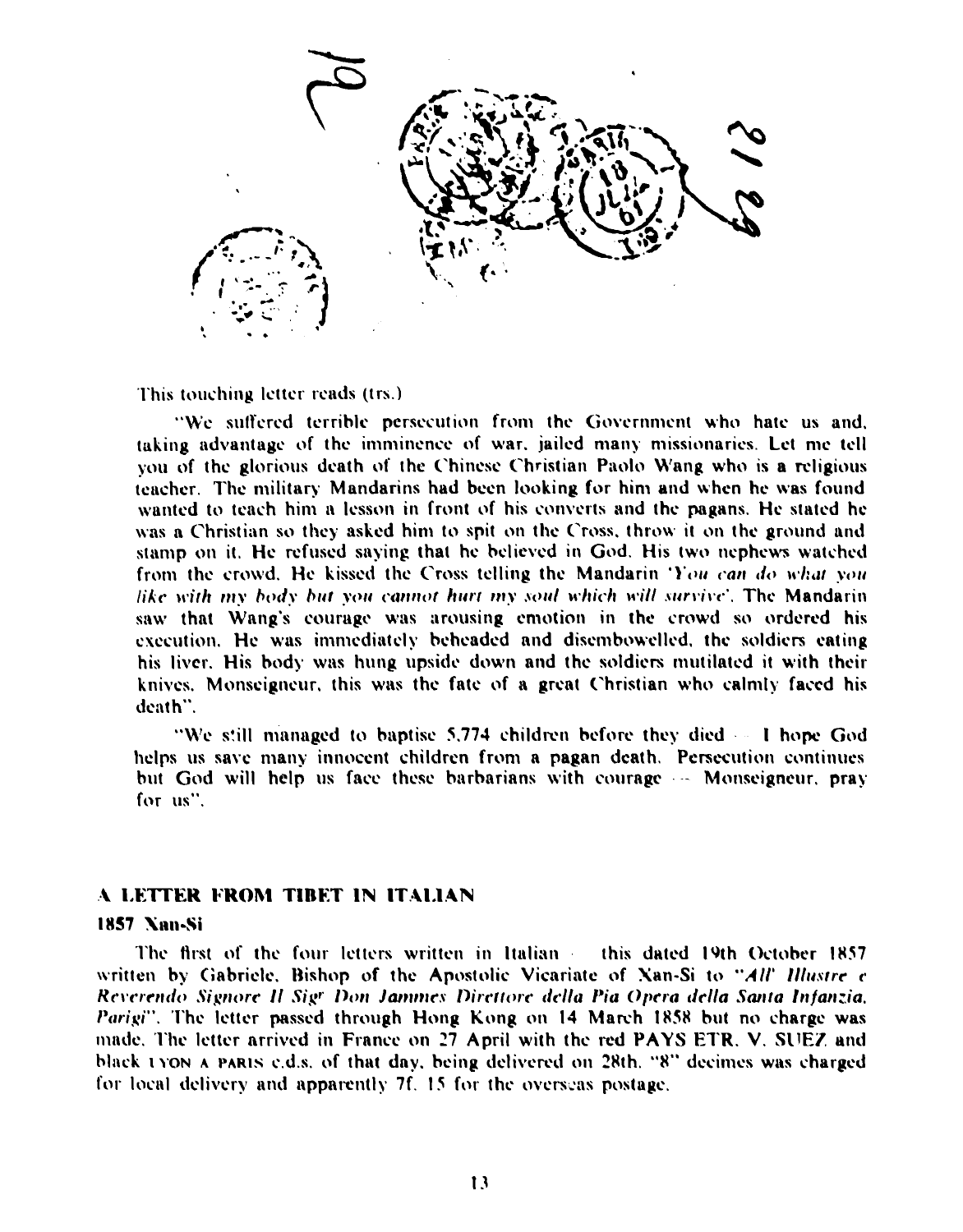$AANCC$ Unitre e Reverend Don Sammes Direllor Ma Santa di Au Bursanz Derland de Infance,

Xan-Si was the phonetic spelling for the town Kantsu, now in Sikang. It is situated on the Silk Road from Lhasa between Chang tchouan lan (Ch'ingto or Chambo) and Ta-sien-lou (Kangting). At Chengtu the route to Hong Kong turned South through Kwei Ting, Kaichow and Canton. The alternative route continued East through the city of Kweichow and turned South through Hu-peh.

The writer thanked the Director for the remittance received and gave details of the Chinese children baptised, in 1856 508 children were registered but actually many more were baptised. He mentioned the effect on the mission by two local homicides and bemoaned the non-arrival of three European missionaries and the ill-health of his sole assistant.

### **LETTERS FROM TIBET IN FRENCH**

### 1859 Tcha-mon-tong (Tibet)

This is the old name for Taichi-Gyandie where the old Silk Road joins the modern motor road east of Lhassa. Dated 28 January 1859, there is a further inscription on the top left "Ste Enfance en Tibet/Lassa" and below that on the right "et 7 Mai 1859 (trs.) with copies of the other letter received from Macao sent by Monseigneur Thoreau (?)". The letter was addressed "Monsieur Levasseur, Directeur de l'oeuvre de la Ste Enfance, *rue Chanoinesse a Paris*" — there are no postal indications but the letter was received on 28 February 1860.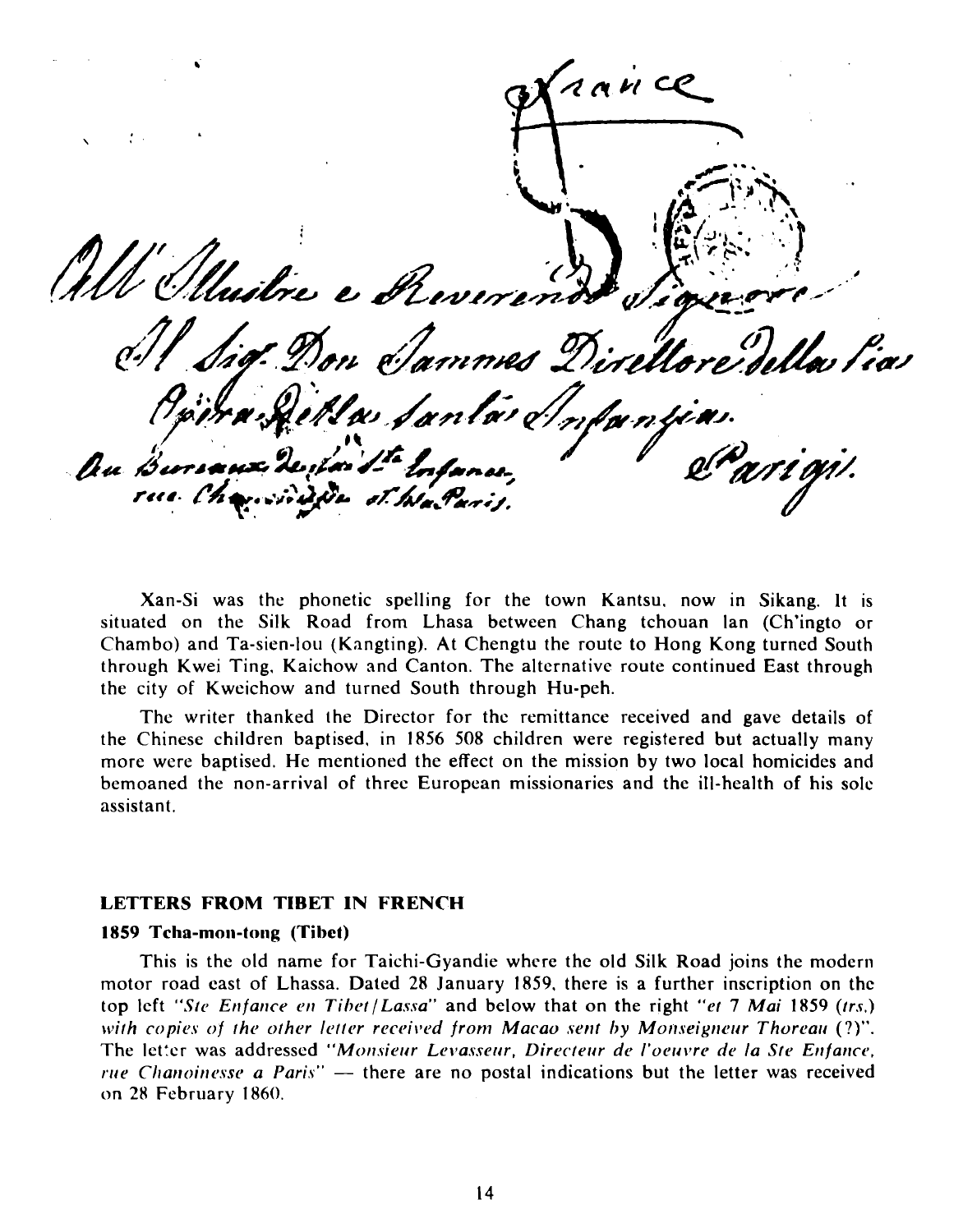Monsieur, Directeur, Monsieur

The letter was written by *C.* Rcnou. the priest in charge of the mission and is a vivid account of thc times (trs.)

чý

"Having been away from Bongo for two months. 1 rcceived on **24** January **1859**  in Tcha-mon-tong, on the borders of Yun-nan and the Kingdom of Lassa. the letter which Monseigneur Jammes wrote me on the 8th September **1856.** The time taken between sending and receiving explains why the Council hears so little from us. We were unable to communicate with other countries last year owing to thc rebellions in China which makes travel difficult. These troubles prevented us from rcceiving any allowances subsequent to the **1500** (francs) sent in **1855.** This sum was changed by . . . Libois for **\$250** and arrived with us as a weight of **180** taels (i.e. **270** oz. of silver) . . . . dn **1857** we bought seven boys and four girls for was changed by . . . Libois for \$250 and arrived with us as a weight of 180 taels (i.e. 270 oz. of silver) . . . . . In 1857 we bought seven boys and four girls for 72 taels and spent 32 taels on their board and education nine tsien. In **1858** we bought two boys and two girls for **39** taels and **9** tsien and we spent **40** taels for keeping these fifteen children plus one master. Total **79** taels and **9** tsein which added to thc **1857** sum totals **184** tach and **4** tsicn. As we have only received **180** taels we are short of **4** taels and **4** tsein.

"Actually we bought 18 children  $-$  the four girls came from Tibet but only three of the boys were born in this country. thc others came from thc tribes living equi-distant from China. Lassa Kingdom. Assam province and the Empirc of Burma. All now speak and pray in Tibetan . . . . . they speak Chinese among themselves and they may one day spread the Gospel".

Thc writer went on to describe the care takcn of the children whcrcas those of their latc Tibetan mastcrs werc untaught. The owner of Bongo brought his son and a slave who at the end of a few months knew more than the Lama's children. This annoyed the Lama, whose servants set fire to the mission but. by paying. the missionaries saved their lives and those of thc children. Other Lamas arc more co-operative and again parents were asking for their childrcn to be educated. Hc hoped that the **1858**  funds would arrive shortly. It was easier to work in Tibet than in the morc populated areas of China. He mentioned the vicar of Lhassa but the namc is indecipherable.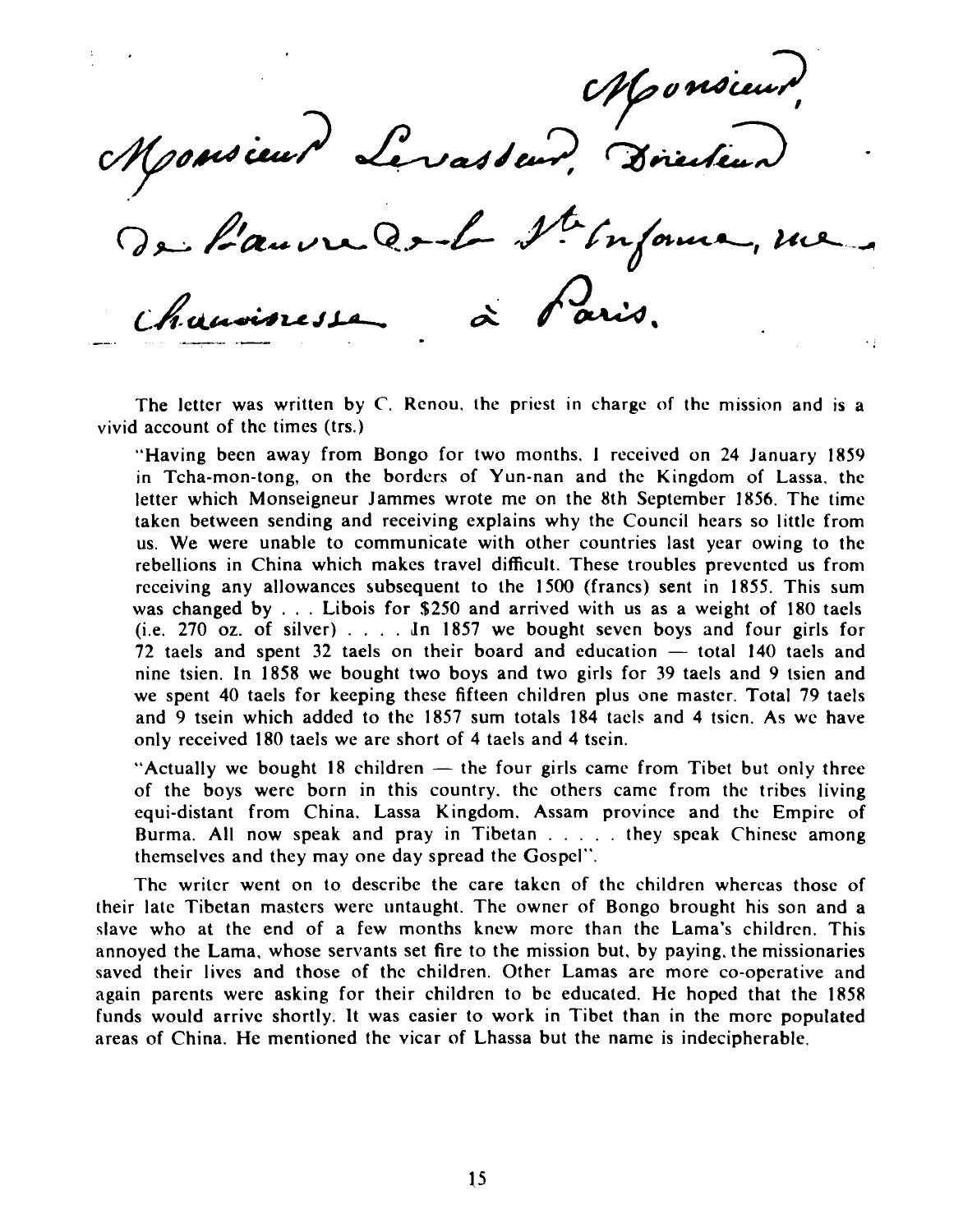"Buying children and educating them is more expensive than in China for, unlike in China, infanticide is rare in Tibet. It is no disgrace for an unmarried girl to have children. This offence is only found in the convents of the Lamas when the father is of high rank. Less important ranks leave and seek a future elsewhere."

"This country, previously buried in the darkness of Buddhism, is now the cradle of Christianity, May God bless this Mission, and may the Council send us the means to continue."

This letter shows how funds reached the outlying missions. A "tael" was a weight  $(1)$  oz.) and where in the form of money was normally silver of this weight. A tsein was one twelfth of a tael or one eighth of an ounce.

### 1859 Chang tchouan tan (Tibet)

This is an old name for Chengtu, now Chambo. It is the junction for four roads including the old Silk Road and the new motor road. It is the capital of the area.

The letter was written by Jacques Leon, Bishop of Dinopolis (?) on 30 August 1859 and was addressed to "Monsieur L'Abbé Levasseur, Directeur de l'oeuvre de la Ste, Enfance à Paris" and was carried outside the mails. It arrived on 28 September  $(?) 1860.$ 

bbe.

An interesting letter as it described financial details  $-10,000$  French francs sent by Ste. Enfance in 1858 arrived allowing Leon to buy Tibetan children and continue baptism among the Chinese. The 1858-59 account read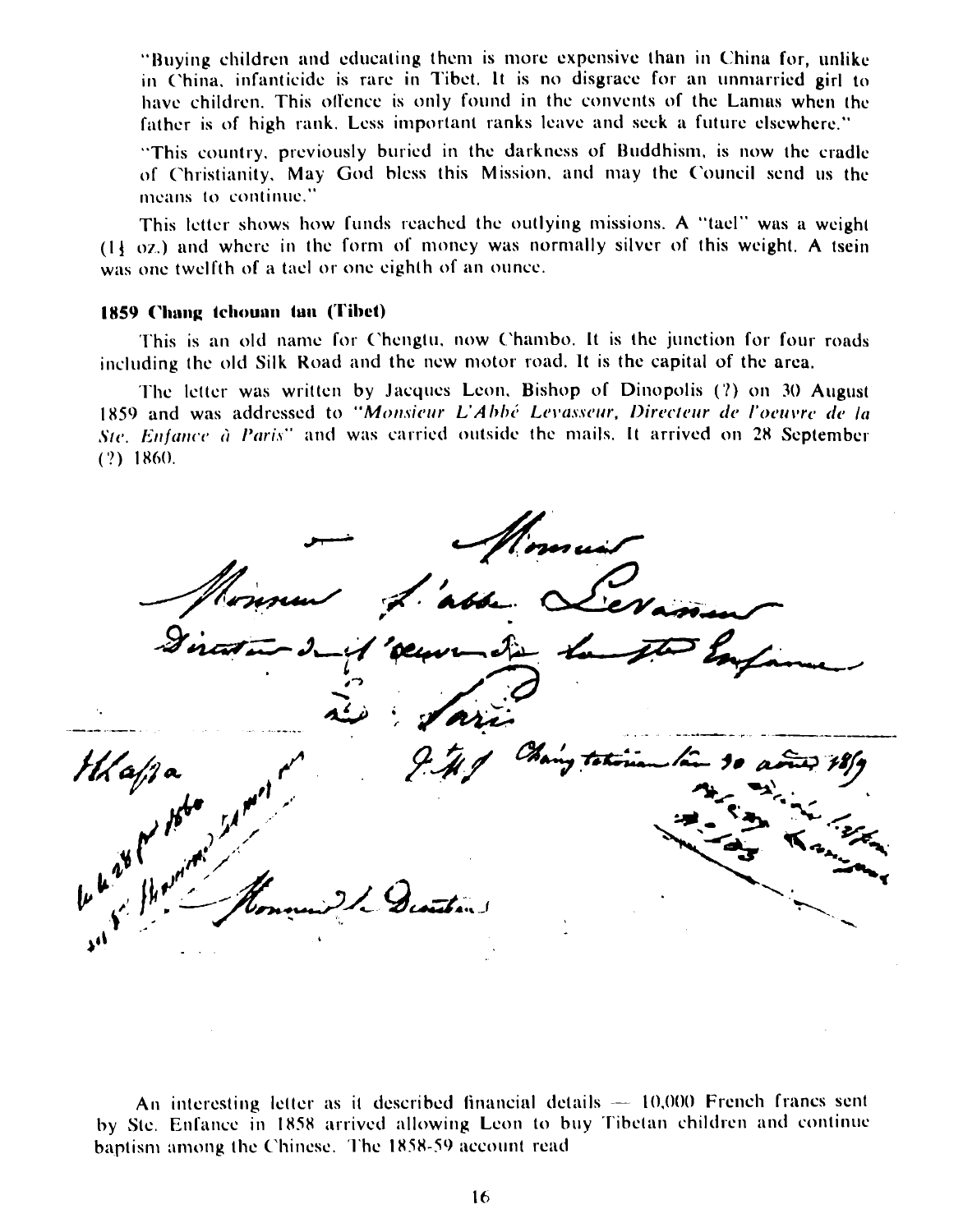|  | "Vicariat Apostolique da Llassa |  |  |
|--|---------------------------------|--|--|
|--|---------------------------------|--|--|

|        | Baptêmes d'enfants d'infidiles<br>and the second contract of the second second contract of the second second second second second second second second second second second second second second second second second second second second second second second |                               |                                                                                                                         | 14992                            |        |
|--------|-----------------------------------------------------------------------------------------------------------------------------------------------------------------------------------------------------------------------------------------------------------------|-------------------------------|-------------------------------------------------------------------------------------------------------------------------|----------------------------------|--------|
|        | sur les quels on connait la mors de                                                                                                                                                                                                                             | and the state of the state of |                                                                                                                         | 3956                             |        |
| (1rs.) | 102 Baptisms 78 men 24 women                                                                                                                                                                                                                                    |                               |                                                                                                                         | <b>EXECUTE:</b> Tack tack 506.43 |        |
|        | Help to Christians who baptise<br>and the company of the company of the company of the company of the company of the company of the company of the                                                                                                              |                               |                                                                                                                         |                                  | 5.83   |
|        | Help to female Baptist who became blind                                                                                                                                                                                                                         |                               | and the state of the state of the state of                                                                              |                                  | 2.11   |
|        | 5 Pharmacies $+$ pills and medicine                                                                                                                                                                                                                             |                               | <u>and the second second second second second second second second second second second second second second second</u> |                                  | 282.80 |
|        | 2 Orphans recently accepted and the contract of the contract of the contract of the contract of the contract of the contract of the contract of the contract of the contract of the contract of the contract of the contract o                                  |                               |                                                                                                                         |                                  | 17.21  |
|        | 4 Orphans accepted during the present mission                                                                                                                                                                                                                   |                               |                                                                                                                         |                                  | 16.95  |
|        | 2 Tibetan Orphans and the contract of the contract of the contract of the contract of the contract of the contract of the contract of the contract of the contract of the contract of the contract of the contract of the cont                                  |                               |                                                                                                                         |                                  | 15.00  |
|        |                                                                                                                                                                                                                                                                 |                               |                                                                                                                         |                                  |        |
|        |                                                                                                                                                                                                                                                                 |                               |                                                                                                                         |                                  | 846.33 |

"These expenses=6897.59 French francs (i.e. one tacl  $= 8.15$  francs)"

"Much money has been lost owing to the fighting  $-\cdot$  the last remittance has renched Min-nln (Minkiang near Chcntu) three **of** our couricrs wcrc horribly tortured in Li Kiang fou  $(80 \text{ miles N. of Tali Yun})$   $-$  two of them escaped death by a niiraclc. Thrcc others havc bccn imprisoned. two more seriously wounded by the Mohomedans, some were robbed, others compelled to return, finally the companion of the missionary carrying the lcttcr M. Kcnou is sending you was killed making his escape. Nine or ten letters I sent to Bongo have been lost. M. Renou (see Icttcr **or 28** January **1859)** chose asylum **on** 14 May in thc country of the Lo'uts, thc orphanage remained peaceful under a Chinese Baptist and a Tibctan. The replacement of the sub-prefect responsible for the tortures of my missionaries. by a man who has shewn goodwill and promised protection to the Lama who rules the country of the Sarong. leads us to hope that M. Renou will return."

Jncqucs Lcon went **on** to say that hc would send money to Kcnou through a courier to La Tsien Lou and some Tibetan souvenirs for the foundation's museum in Paris.

l'herc arc interesting points about thc letters written by Kcnou and Lcon. The former stated he had been away from Bongo for two months and wrote from Tcha-mon-Tong. Lcon statcd that nine or ten letters to Bongo had bccn lost and that Rcnou had chosen asylum in the country of the $*$  Lo'uts. Renou stated that Tcha-mon-Tong was "on the borders of **Yun-nan and the Kingdom of Lassa".** 

It has not proved possible to locate Bongo but from this evidence one would expect it to be between Chambo (from which Leon wrote) and Ta-sien-lou, perhaps Bomba (now Pang-t~). Tso-Kung. Pa-tang. Li-tang (Li-hua) or Y:I ('hiang.

If Renou travelled south towards the borders of Yun-nan then Tcha-mon-Tong was not Taichi-Gyandic but one of the villages now known as Ta-yii-le-sui (Dayul Gompa). Tan-po-lung. Te-jung. Tao-ch'eng or another.

The Lohit River is a branch of the Brahmaputra crossing the Tibetan frontier by Rima, 200 miles<br>south of Chamdo. The Lohit Valley and Lohit Road were used by the Frontier Mission between **1911** and 1914.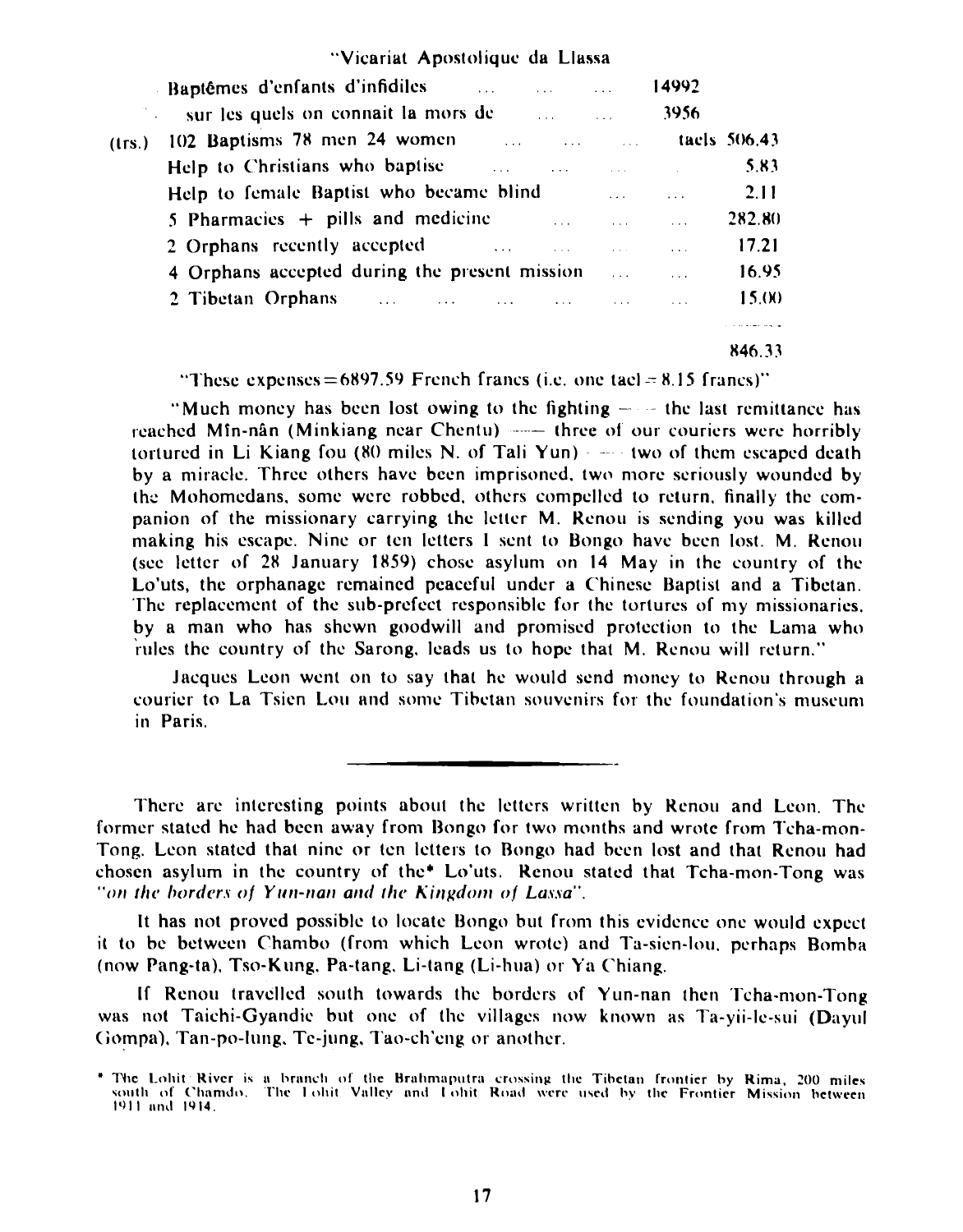### **1865 "Ta-tsien-IOU" (Tibet)**

This town, Tatsienlu (now Kangting) was in Tibet at the time the letter was written. Its province. Sikang, was not formed until **1908** when Eastern Tibet was merged with West in **1908** and it received recognition as a province twenty years later.

ch Monrieu de l'Auvre de la Sainte Enfance. Tartage Sainte Marie. 2 (Mueta Bai, aris. Va-tsien-loù 20 Mai 1965.

The letter was dated 20 May 1865 was addressed "A Monsieur le Directeur d *I'oeuvre de la Sainte-Enfance, Passage Sainte Marie* **2?** *(Rue du Boi), Paris",* and was written by J. B. Goutelle, under whose signature was written *"mission du Thibet".* The writer mentioned that the letter from Paris written in May **1864** arrived in May **1865**  and acknowledged the earlier receipt of a letter dated 11 July **1864,** with profuse and repeated thanks of the Mission for the generosity to the orphans. Gave the reason for not writing (trs.).

"All the roads in Tibet, either towards Sutchouen or towards Yunnan, are closed. For over a year all funds have been stopped. Also the persecution by the lamas or idol-worshipping priests has made communication impossible. In Tibet the work of Ste Enfance is limited. The Pagans have devasted our villages and killed many neophytes. Our orphans from Bongo, in danger of being sold as slaves, managed to escape. They are now back in the Orphanage but are still in danger. The conditions under which orphans are sold to the Pagans is atrocious. Treated like dirt, orphans work continuously in fields and arc beaten by their masters who hardly ever feed them. In order to increase their number. the owners pair them with either one or another just like animals. Their lives are miserable and their only salvation lies in our mission and the funds that the Ste Enfance can send".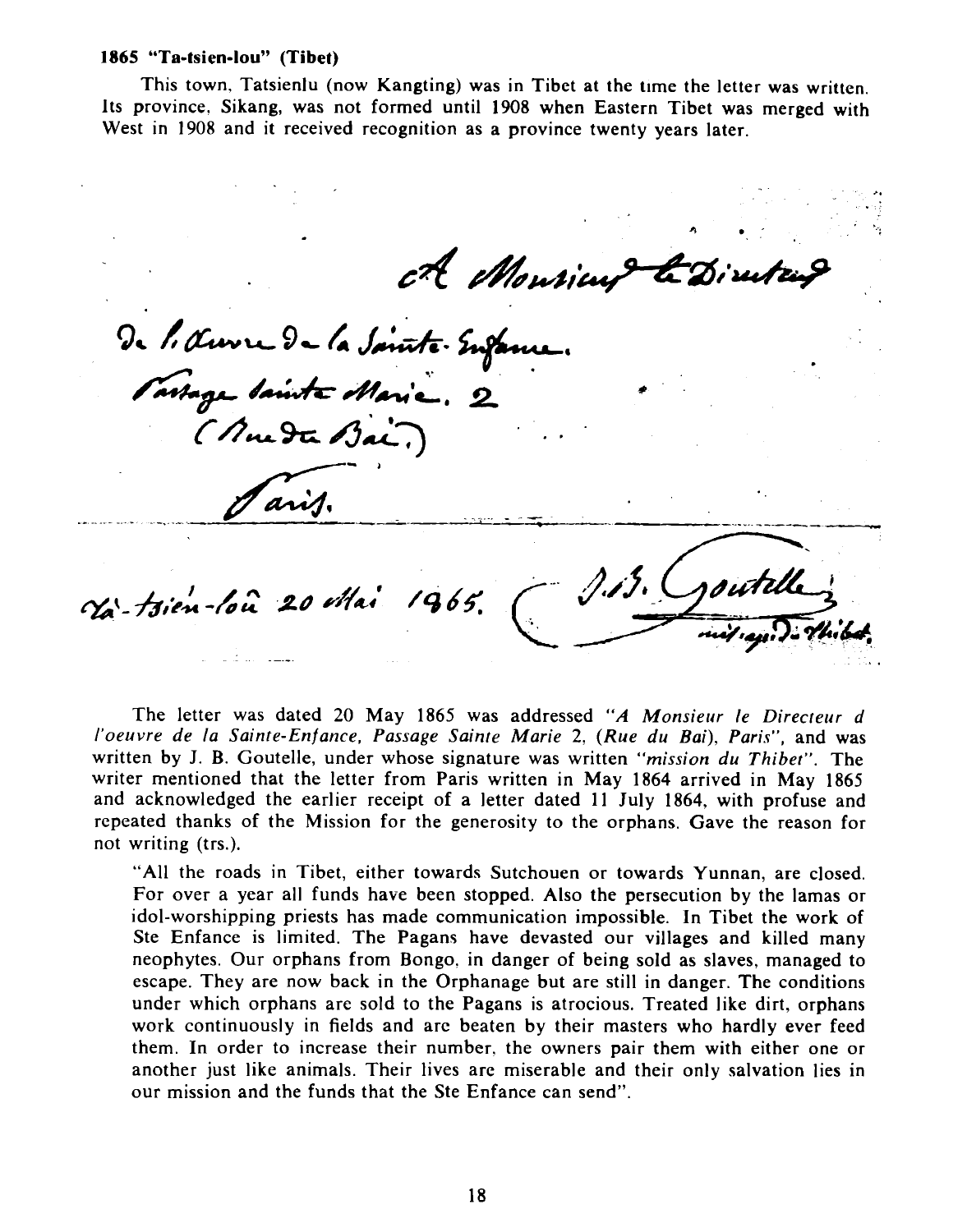"I hope these considerations will give you an idea of what your alms may achieve in Tibet, by saving a child from slavery."

The letter was carried outside the mails, almost certainly via Chengtu and then south through Kwei Ting and Kaichow to Canton and Hong Kong. The letter was endorsed on arrival **12** December **1865** so it was only **208** days in transit.

### **Travelling Times**

Ten of the twelve letters had the day of writing and thc day of arrival marked. The day of writing did not mean that a messenger left that same day and in the case of the **1856** letter from Ta ly fou the endorsement shows that the letter was still there ten weeks after it was written.

The **1849** letter from Macau was the quickest taking **63** days. The other letters from China took **126 (1861** Hou pe), **133 (1858** Chang Tong), **167 (1852** Kwei Tcheou). **208 (1856** Ta ly fou) and **218 (1852** Kwei Txen).

Of course letters from Tibet took longer, **1857 191, 1859 298** and **395** days and **1865 206** days.

### **CONTEMPORARY HISTORY**

In **1839** the Opium War broke out and in August **1842** the Treaty of Nanking was signed. In July **1850** the Triads of Canton rose in rebellion against the Emperor Hsien Feng who had come to the Dragon Throne in Peking in February.

In **1851** the Taiping standard was raised and in September the rebels captured Yung-nan. Two years later they captured Nanking.

In **1854** the Crimean War broke out and in **1857** the Indian Mutiny. In **1858** the allies took the Taku forts and advanced on Tientsin where the Treaty was signed in July. In **1860** the Taipings broke out of Nanking, taking Soo-chou and advancing towards Shanghai but were repulsed by the allies who again took the Taku forts and advanced on Peking where the Convention was signed in October.

In **1861** the American Civil War broke out and in August the Emperor of China died and a coup d'etat put the Empress on the throne. In December the Taipings took Ning-po and Hang-chou. Next month they attacked Shanghai but were again defeated, losing Ning-po in May.

In **1863** Colonel Gordon took command and captured Soo-chou and in the following year Hang-chou and Nanking, the rebel Emperor Hung Hsiu-ch'uan committed suicide.

### **Bibliography**

*Burma* by Gerald Davis and Denys Martin. *Encyclopaedia Britannica. Websters Geographical Dictionary. Postal History of Tibet* by Arnold Waterfall. *China* & *Christianity* by Paul *A.* Cohen.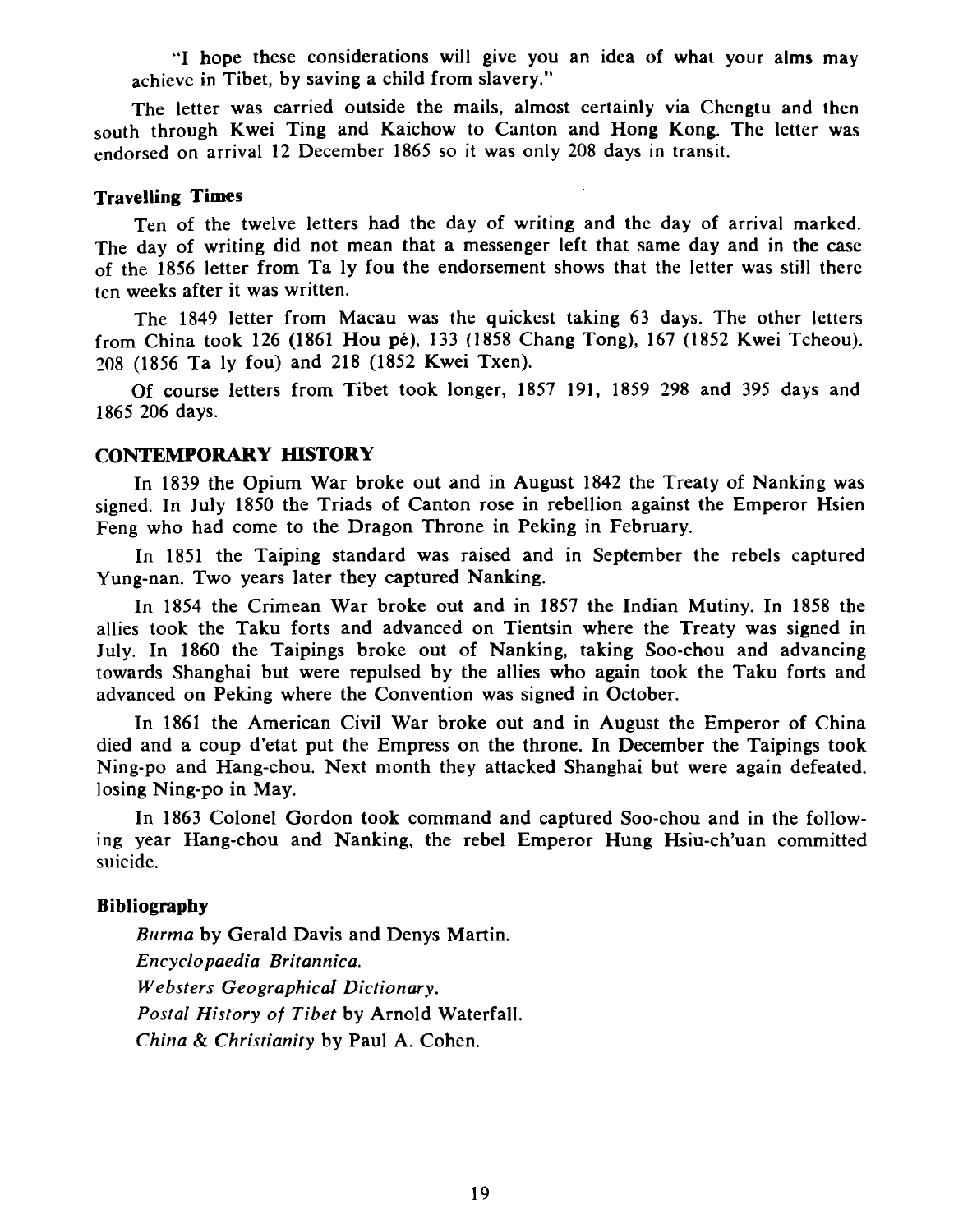### **BOOKS** & **MONOGRAPHS ON ASIA**

U.S.A. CONSULAR POST OFFICES IN JAPAN by John and Sheila Riddell. An crudite monograph on a difficult subject. 12 pages, 23 illustrations.

Price 40<sub>p</sub>

- $MALAYA JAPANESE$  OCCUPATION by James M. Gallatly.  $*119M$ A catalogue of the nine types of single-line chops and their many forgeries.<br>16 pages, 42 illustrations. Published 1962. 16 pages,  $42$  illustrations. Published 1962.
- BRUNEI 1895 STAR & CRESCENT ISSUE by Robson Lowe.  $*176M$ The authentic history and plating study of the long neglected issue. The curious method of production is described by J. R. W. Purves. 32 pages,  $369$  illustrations. Published 1973. 369 illustrations. Published 1973.
- $*373$  $CHINA - THE LARGE DRAGONS$  1878-1885 by Philip W. Ireland. Over the past 64 years, fifty-three collectors have written about some aspect or other of these fascinating issues; the author has recorded their findings and added the results of his researches. The origin and development of the Imperial Maritime Customs Service, the designs and essays, the cliches and their identification, the settings, usage and cancellations are dealt with in detail. 144 pages, 6 illustrations in colour, 82 in black and white. Published<br>1978. This work has been awarded four gold medals. Price £15.00 1978. This work has been awarded four gold medals.
- $SARAWAK THE WATERLOW ISSUE OF 1932 by Mike Brachi.$  $*383M$ Based on examination of the printer's file sheets of progressive proofs and the registration sheets with notes of all the flaws and retouches. 8 pages,<br>18 illustrations. Published 1977. 18 illustrations. Published 1977.
- THE DE LA RUE KEY PLATES by Robson Lowe.  $*393M$ A monograph based on official records and the collection formed by the late James R. Whitfield covering the period 1863-1954 with reference to the postage stamps issued in 78 British Colonies and Dominions. An essential work for the specialist with the first chronicle of the IMPERIUM 1888-1908, NYASALAND 1907-1908. AFRICA 1894-1912 and STATE OF NORTH AFRICA 1894-1908 colour trials. 36 pages, 39 illustrations in colour, 76 in black and white. Published 1979.
- (Indian Field Post Offices 1903-04) THE ADEN-YEMENI BOUNDARY  $*405M$ COMMISSION by Robson Lowe. A new look at the mail from D'thali and Jehaf based on The *Royal Hampshire Regiment* and the letters written home by Lance Sergeant Street. 12 pages, 10 illustrations, 2 maps. Published 1979 (ISBN-0-85379-107-2). Price £1.00 10 illustrations, 2 maps. Published 1979 (ISBN-0-85379-107-2).
- This monograph also deals with the British Somaliland Field Force.  $Note:$
- THE GEE-MA FORGERIES with an introduction by Robson Lowe.  $*406M$ Comprising an illustrated record of all those forged overprints and cancellations made by David Allen Gee and discovered by the Australian Police comprising China 1897-1949 with the Border Areas, Manchuria, Taiwan, and Yunnan (202), Japanese occupation issues of China (41), Brunei (4), Burma (7), Malaya (4), Netherland Indies (4); G.B. and British Empire (61), and others (16). 12 pages, 339 illustrations. Published 1980 (ISBN-0-85397-106-4). Price £2.00

Items marked  $*$  are published by Robson Lowe Ltd.  $M = Monograph$ .

Postage and Packing 30p per monograph, 80p per book for Inland and Ireland. 50p per monograph, **€1** per book, for Overseas.

### **Obtainable from** :

**THE LITERATURE DEPT., 39 POOLE HILL, BOURNEMOUTH, BH2 5PX**